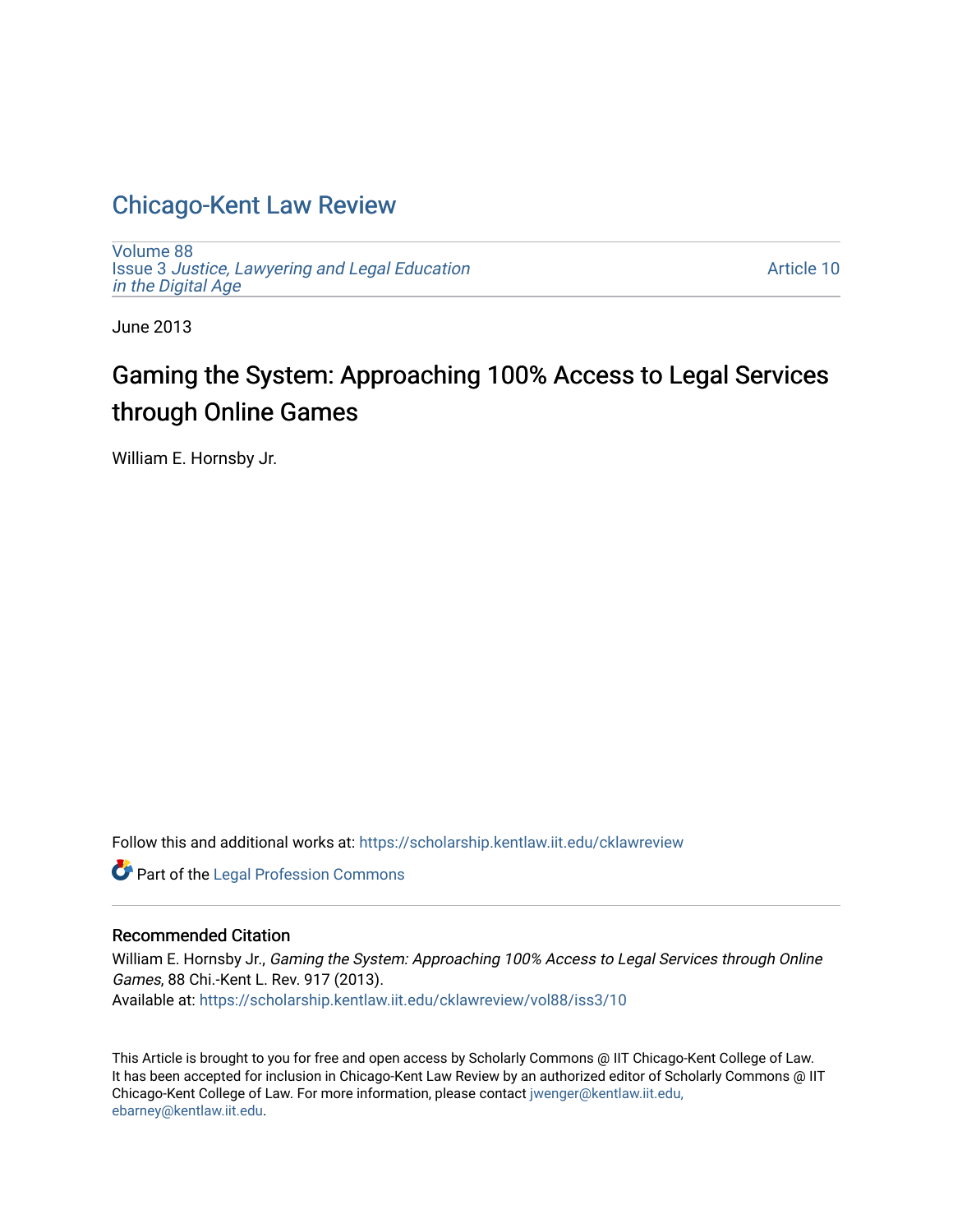# GAMING THE SYSTEM: APPROACHING 100% ACCESS TO LEGAL SERVICES THROUGH ONLINE GAMES

#### WILLIAM E. HORNSBY, JR\*

#### **INTRODUCTION**

The American legal profession has a longstanding objective of providing 100 percent access to legal services. At the state and federal levels, we allocate hundreds of millions of dollars each year to provide legal services to the poor.2 The legal profession may be second to none in its dedication to *pro bono* activities.<sup>3</sup> Technological efficiencies have been employed, particularly since the emergence of the Internet, which have driven down costs and made services more affordable to the working class. Yet, the legal needs studies at the state and national levels demonstrate that a major portion of those at both the low and moderate income levels frequently do not recognize when they have a legal problem, often do nothing when they are confronted with the matter, and rarely turn to lawyers or the justice system for solutions. Regardless of the money allocated, the volunteer time committed, or the efficiencies generated, we will never approach full access to legal

<sup>\*</sup> Will Hornsby is staff counsel at the American Bar Association, where he has provided support to the Standing Committee on the Delivery of Legal Services since 1990. The views expressed here are solely those of the author and do not reflect the policies of the American Bar Association or any of its constituent entities. The author thanks Prof. Ron Staudt and Marc Lauritsen for the *Justice, Lawyering and Legal Education in a Digital Age.*

ͳǤ *See*ǡ*e.g.*ǡ*Summit on the Use of Technology to Expand Access to JusticeǦJune 2012*ǡ *Mission* Statement, LSC TECHNOLOGY INITIATIVE GRANTS, http://tig.lsc.gov/summit-use-technology-expandaccess-justice-june-2012 (last visited Apr. 16, 2013) (stating, in part, "The Summit on Use of Technology to Expand Access to Justice will explore the potential of technology to move the United States towards providing service of some form to 100 percent of those persons with a legal need.").

<sup>2.</sup> LSC's Fiscal Year 2013 Budget Request, LSC, http://www.lsc.gov/congress/funding/lscsfiscal-year-2013-budget-request (last visited Apr. 16, 2013).

<sup>3.</sup> See MODEL RULES OF PROF'L CONDUCT R. 6.1 (states in part, "[A] lawyer should aspire to render at least (50) hours of pro bono public legal services per year."); see also, Supporting Justice *III – A Report on the Pro Bono Work of America's Lawyers, March 2013*ǡ   on Pro Bono and Public Service, available at http://www.americanbar.org/content/dam/aba/administrative/probono\_public\_service/ls\_pb\_S upporting Justice III final authcheckdam.pdf (indicating that 63% of lawyers surveyed provided pro bono services in 2011).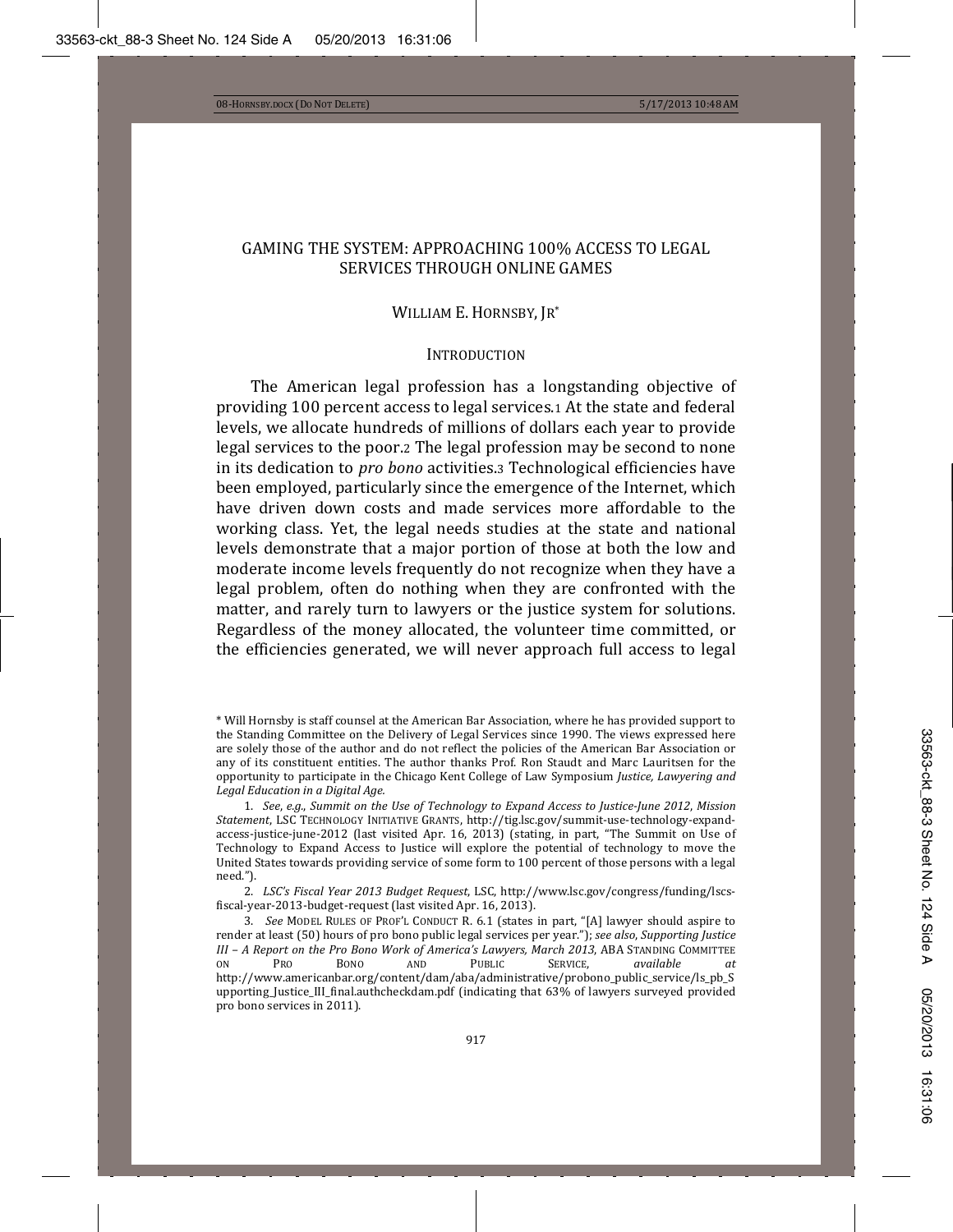services until those with legal needs become better aware, better educated, and better engaged.

Historically, the public has had great interest in the law and legal cases both within factual and fictional settings. People have a fascination with the drama of high profile legal cases, as well as portrayals in movies, television programs and novels. Curiously, this fascination has not translated to personal engagement. In particular, aspects of the law have not been incorporated into online games. The legal profession is experimenting with online quizzes and educational games at the grade school and high school levels, and there are some examples of simulations in legal education and training. However, little effort is being advanced to use online games, sometimes referred to as "gamification," to engage the general public in legal matters in ways that can demonstrate the advantages of participation in the legal system. This article explores the need for improved engagement and the extent to which online games centered on legal issues may become a component of engagement by those with legal needs.

Part I of this article begins with an examination of personal civil legal needs and what is known about the actions taken by people to address those needs. Part II looks at the costs and affordability of routine legal services and the disengagement of those who may benefit from those services. Part III looks at the way technology has been used to create economies for personal legal services, yet has avoided meaningful engagement. Part IV looks at the efforts that have been made to use technology to engage those in the legal system. Finally, Part V examines the potential to increase access through online games as one method of enhancing engagement, while Part VI looks at the opportunities to use games to increase access while simultaneously advancing social policies and examines the role of stakeholders who should lead the path to increased access.

# I. LEGAL NEEDS AND DISENGAGEMENT

The United States ranks fiftieth out of sixty-six countries in the ability of its people to obtain a lawyer, according to the World Justice Project.4 It ranks behind Russia, Pakistan, Albania, Botswana and China, to name a few.5 National research conducted by the American Bar

<sup>4.</sup> Mark D. Agrast et al., Rule of Law Index 2011, WORLD JUSTICE PROJECT 21 (2011), http://www.worldjusticeproject.org/sites/default/files/WJP\_Index\_Report\_2012.pdf.

<sup>5.</sup> *Id.* at passim.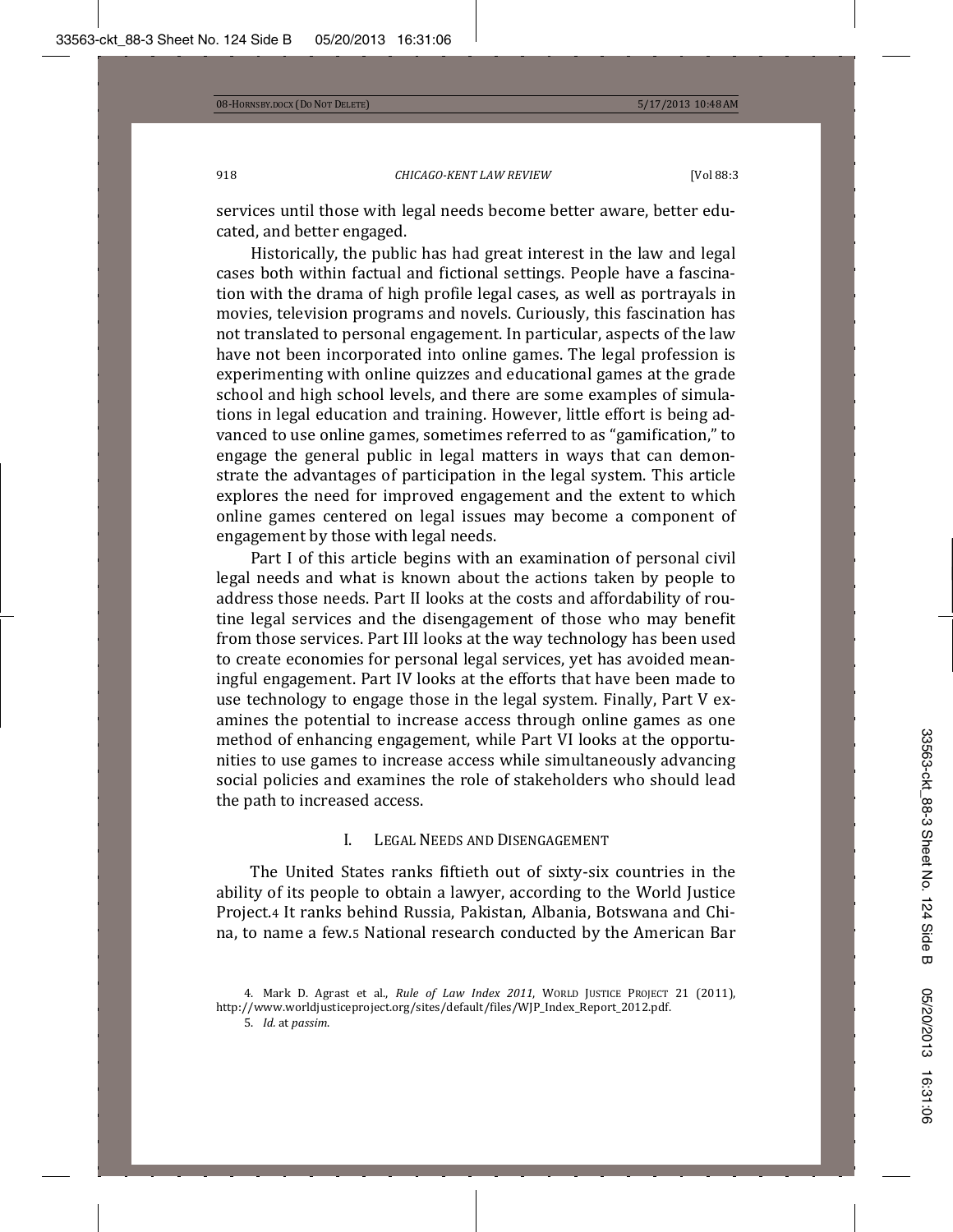Association and state research conducted by several other entities demonstrate the limitations people face when attempting to use the justice system to resolve their issues.

The ABA Consortium on Legal Services and the Public conducted the most recent national survey on legal needs.6 The study was much like many of the state legal needs studies that followed, in that the study set out various circumstances and asked people if they had experienced those situations. If they had, the response was recorded as a legal need. If they did not address the matter, the response was recorded as an unmet legal need. Unlike many of the subsequent state studies, the Comprehensive Legal Needs Study surveyed both low and moderate-income people.7 When a legal need was identified, survey respondents were asked about the actions taken to address the need and identified the most formal action for both low and moderateincome populations. Thirty-eight percent of the low-income sample and twenty-six percent of the moderate-income sample reported they took no action to address their issues. Conversely, twenty-nine percent of the low-income group and thirty-nine percent of the moderateincome group took judicial or legal action to resolve their legal matters.<sub>8</sub> In other words, the Comprehensive Legal Needs Study found that only three out of ten low-income people addressed their legal problems through judicial or legal action and only four out of ten people with moderate incomes did so.9

When asked why they did not turn to the justice system, the most common responses from those with low incomes were that the system would not help their situation or that it was cost prohibitive.10 The most common responses from those with moderate incomes were that their issue was not really a problem, turning to the justice system would not help their situation, or that they could handle the matter on their own.11

More recent legal needs studies at the state level reinforce the notions that people are often unaware of their legal problems, or perhaps

 Ǥ *Legal Needs and Civil Justice: A Survey of Americans Major Findings from the ComprehenǦ sive Legal Needs Study*, A.B.A. 5 (1994),

http://www.nlada.org/DMS/Documents/1029845345.31/legalneedstudy.pdf.

7. *Id.* Most state studies look only at the legal needs of low-income persons, but the Comprehensive Legal Needs Study surveyed those with household incomes up to \$60,000 per year.

10. *Id.* at 20.

<sup>8.</sup> *Id.* at 17.

<sup>9.</sup> *Id.* 

<sup>11.</sup> *Id.* at 20-21.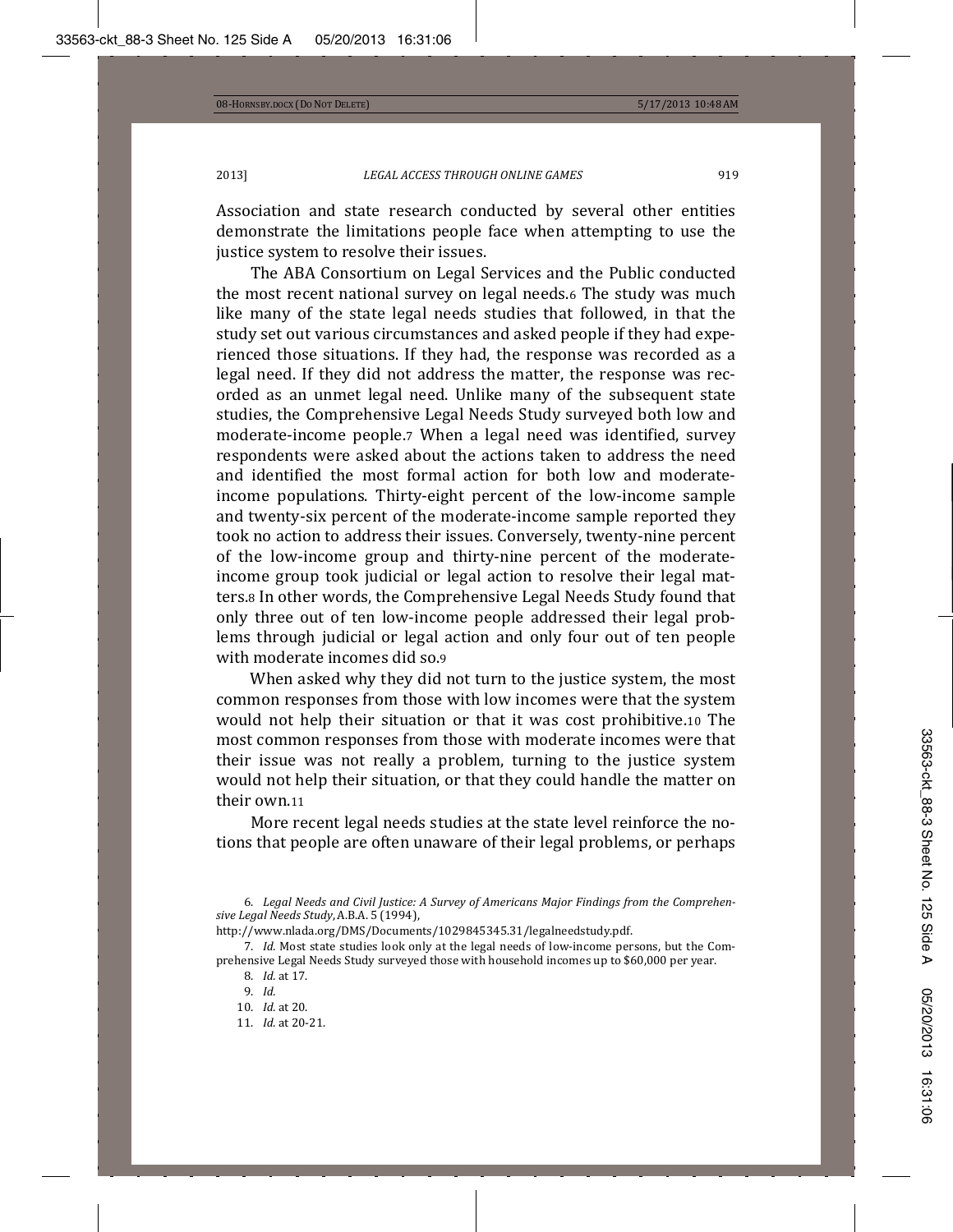that people are unaware that their problems are legal in nature, and that they often take no formal action within the justice system to solve them. For instance, the 2010 report entitled, "Civil Legal Needs among Low Income New York State Residents,"12 made the extraordinary finding that ninety-four percent of respondents believed they did not have a non-criminal legal issue in their household in the prior year. However, when asked questions about specific legal matters, fortyeight percent of respondents identified at least one legal problem, and the report found that the mean number of legal problems was 1.4 per household.13 Fifty-six percent of the respondents took no action to address their legal problems, while only seventeen percent sought legal help.14 People who took no action reported that they did not think that taking action would really help; they did not want to cause trouble; or they did not know where to go for help.15 Less than ten percent reported that they thought that taking action would be too expensive.16

The 2009 report "Civil Legal Needs of Low and Moderate Income Households in Georgia,"17 analyzed the legal needs study conducted in 2007 and 2008. It indicated,

About 87% of households with legal problems did not seek legal assistance. A key reason for not seeking legal assistance is lack of understanding of the legal nature of the problem. Households that had legal problems were asked if they knew the problem was legal in nature. Only about a quarter of the respondents said they were aware of the legal issue involved ... Among households that did nothing, the main reason given for doing nothing included that they did not know that the problem was a legal problem (18%), believed nothing could be done about the problem (16.7%), did not want the hassle  $(7.5%)$ , or did not know where to go for help  $(7.1%)$ .18

 ͳʹǤ *Findings of Lake Research Partners on Civil Legal Needs Among LowǦIncome New York RESEARCH* http://www.nlada.org/DMS/Documents/1295715314.39/NY%20Legal%20Needs%20Survey%2 02010.pdf.

17. D. Michael Dale, *Civil Legal Needs of Low and Moderate Income Households in Georgia*, COMM. ON CIVIL JUSTICE – SUPREME COURT OF GEORGIA EQUAL JUSTICE COMMISSION 1 (June 2009), http://www.nlada.org/DMS/Documents/1309982866.71/GA%20LegalNeeds\_Report%20FINAL. pdf.

18. *Id.* at 27-28.

<sup>13.</sup> *Id.* at 17.

<sup>14.</sup> *Id.* at 54, 58.

<sup>15.</sup> *Id.* at 59.

<sup>16.</sup> *Id.*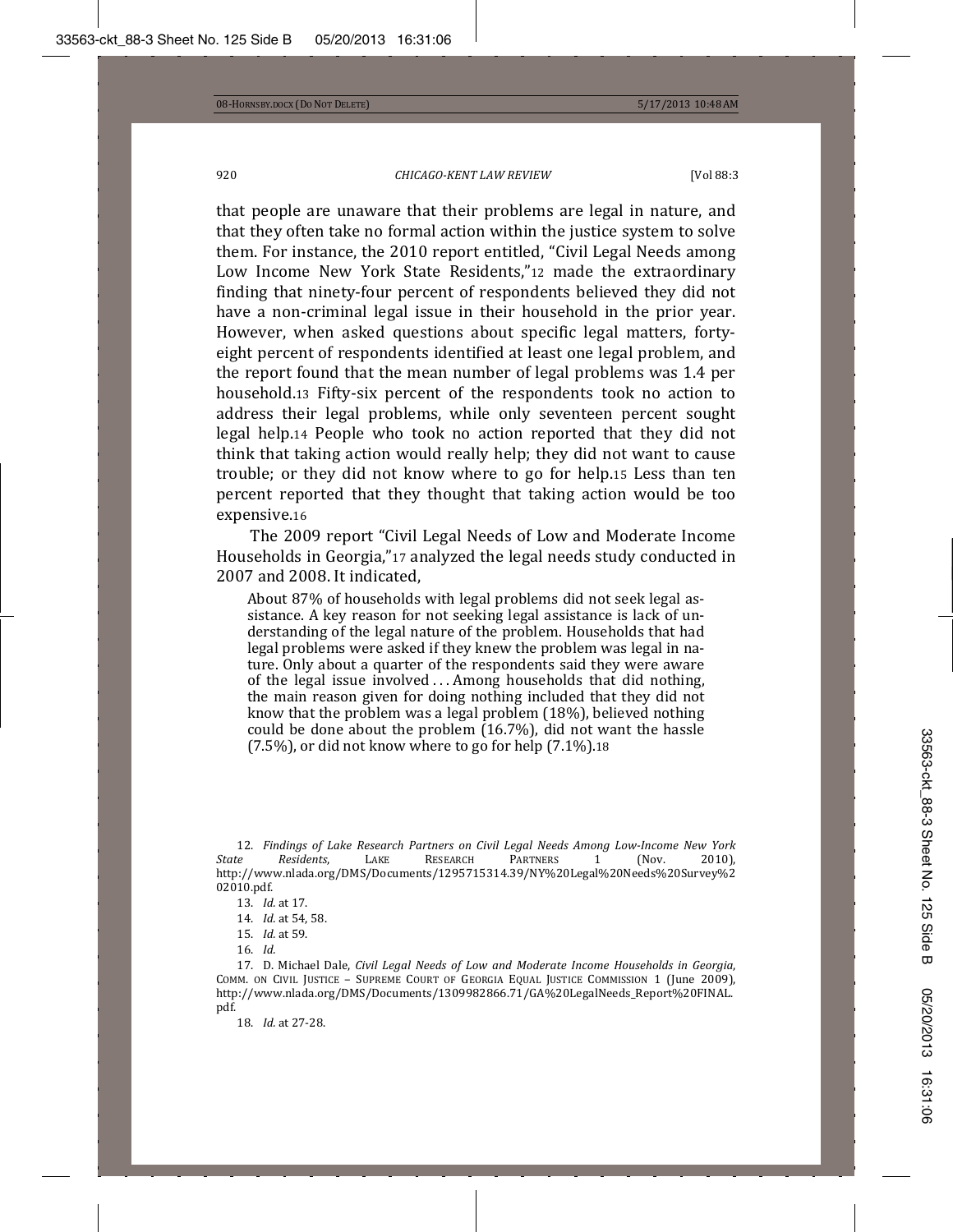In 2005, 2007 and 2009, the Legal Services Corporation (LSC) issued reports entitled, "Documenting the Justice Gap in America."19 Among other things, these reports gathered and analyzed the state legal needs studies that had been conducted in the 2000s. The reports present the following tablezo of reasons why people did not turn to the justice system or get help from a lawyer.

#### **TABLE: REASONS GIVEN FOR NOT GETTING AN ATTORNEY**

**Oregon** Reason for not getting a lawyer's help, by percentage of respondents with a problem who did not seek legal assistance:

- Nothing can be done: 17
- Not a legal problem: 12
- Nowhere to get help: 12
- Too much hassle: 12
- Worried about cost: 11
- Afraid/intimidated 11
- Turned to other help: 7

**New Jersey** Reason for not getting a lawyer's help, by percentage of respondents who perceived a need for legal help but did not seek it:

- Could not afford: 56
- "Other reasons included the belief that the problem was not important enough to pursue, the fear of retaliation, and the belief that nothing could be done." No further breakdown given.

**Connecticut** Reasons for not seeking legal assistance from legal aid *program*, by percentage of problems:

- Did not know legal aid was available: 30
- Legal aid does not help with this problem: 10

**Washington** Reason for not getting an attorney, as a percentage of households with a legal problem (more than one reason could be cited):

**<sup>19.</sup>** Helaine M. Barnett, Documenting the Justice Gap in America, LEGAL SERVICES CORPORATION  $(2009)$ .

http://www.lsc.gov/sites/default/files/LSC/pdfs/documenting\_the\_justice\_gap\_in\_america\_2009 *n***df (hereinafter Documenting the Justice Gap in America (2009)); Helaine M. Barnett, Document-<br>** *ing* **the** *Justice Gap in America***, LEGAL SERVICES CORPORATION (2007),** *America*, LEGAL *ing the Justice Gap in America,* LEGAL SERVICES CORPORATION (2007),<br>http://www.lsc.gov/sites/default/files/LSC/images/justicegap.pdf; Helaine-M. Barnett, *Documenting the Justice Gap in America,* LEGAL SERVICES CORPORATION (2005), http://www.americanbar.org/content/dam/aba/migrated/media/issues/civiljustice/civiljustice \_lscreport.authcheckdam.pdf.

<sup>20.</sup> *Documenting the Justice Gap in America* (2009), *supra* note 19, at E-5.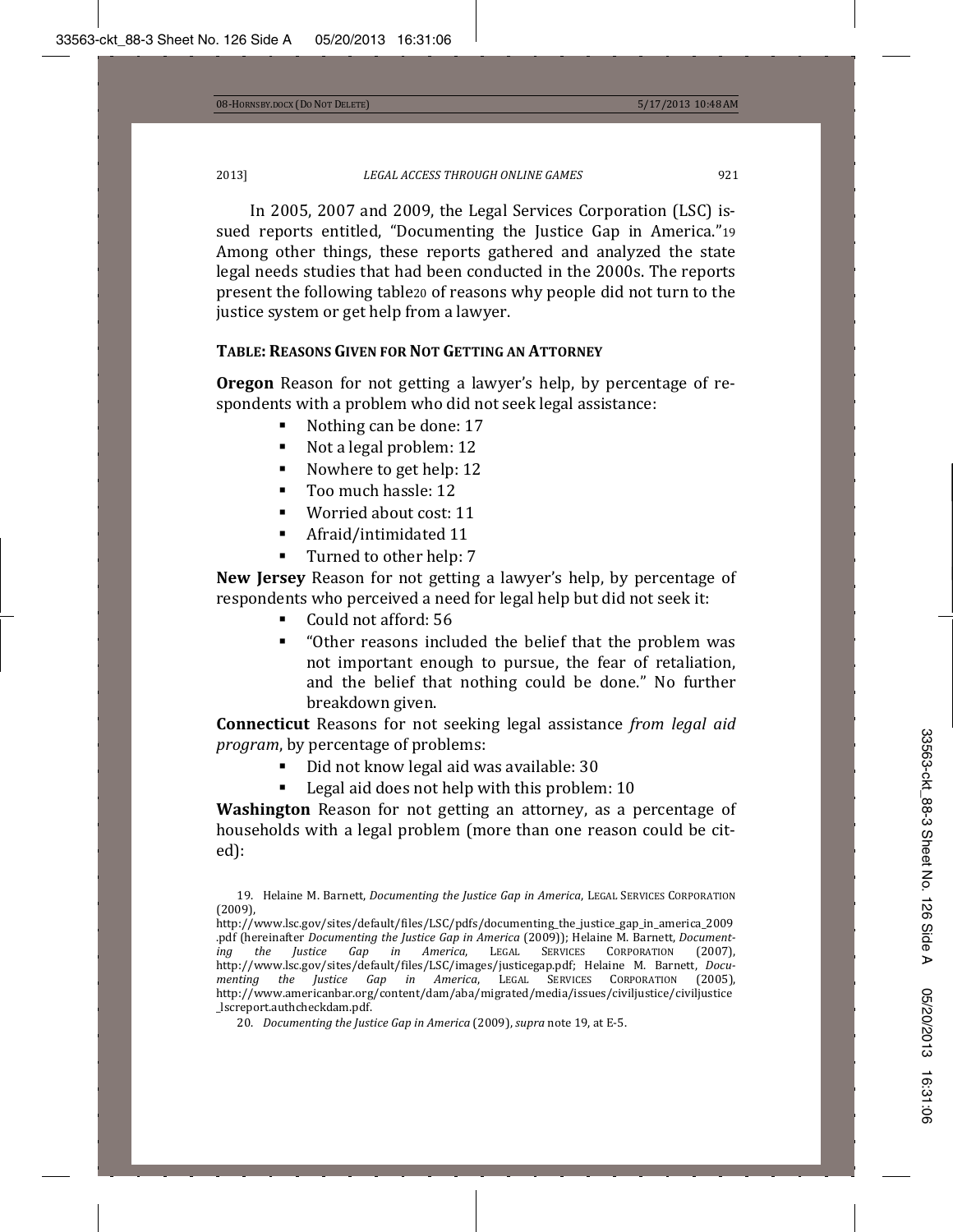- Thought nothing could be done: 27.9<br>■ Didn't know who could beln: 24.1
- Didn't know who could help: 24.1
- Worried about cost: 22
- Not a legal problem just the way things are: 21
- **Afraid or intimidated: 10**
- Turned to someone else: 7.8

**Massachusetts** Main reason did nothing, by percentage of all legal encounters for which households took no action:

- Not a problem, just the way things are: 30<br>■ Nothing could be done: 18
- Nothing could be done: 18
- Did not know who could help: 8

**Tennessee** Reason for not taking action to resolve their most difficult legal problem, by percentage of households reporting no action:

- Just the way things are: 17.6<br>■ Nothing can be done: 16.8
- Nothing can be done: 16.8
- Didn't know where to go: 12
- Too much hassle: 12

**Illinois** Reason for not having a lawyer, by percentage of household experiencing at least one problem:

- Thought they could handle it on their own: 33
- Hiring a lawyer would be too expensive: 26
- A lawyer would not help resolve the situation: 9

**Montana** Reasons for not seeking legal help, by percentage of respondents with a problem who did not seek legal assistance:

- Thought nothing could be done: 19
- Did not see problem as legal: 23
- Didn't know who could help: 20<br>■ Worried about cost: 19
- Worried about cost: 19
- Too much hassle: 16
- Afraid: 10
- Didn't want public dispute: 9

To be sure, the cost of legal services is a factor in some of these studies, but far too often people reported they did not seek a legal solution because (1) they believed nothing could be done; (2) they did not believe the matter was a legal problem; or (3) they did not know where to seek legal help.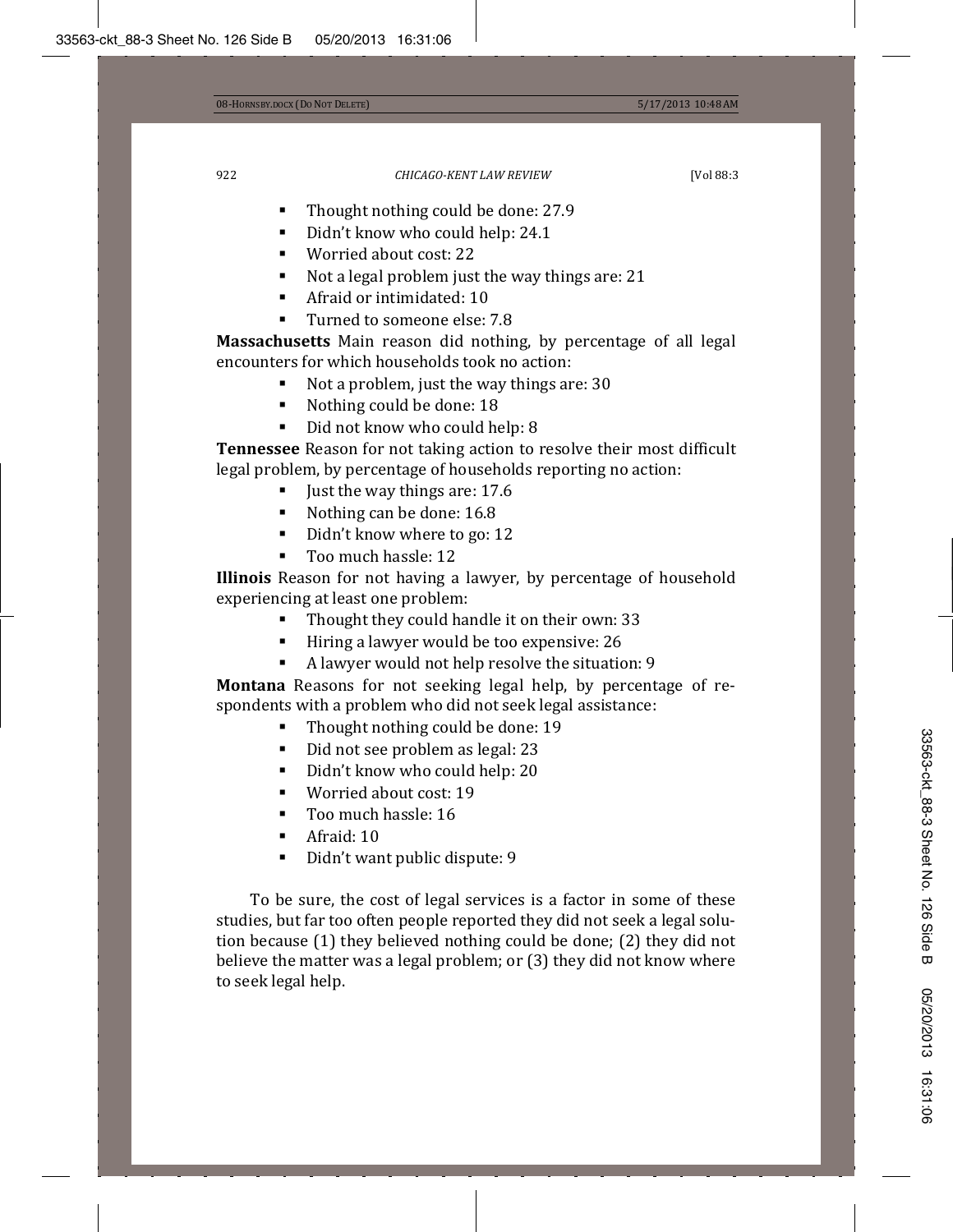These studies also identified the meager percentages of respondents who tried to get or actually received legal help for their problems. The figures range from about nine percent for respondents from Georgia, Nevada and Vermont, to a high of thirty-seven percent for those from Wisconsin.21

# II. THE AFFORDABILITY OF LEGAL SERVICES

Nothing in this discussion should be deemed to undermine the fact that tens of millions of Americans cannot afford assistance for many of their legal needs and that both funding for legal aid and *pro bono* services provided by lawyers in the United States are grossly insufficient to meet the legal needs of the poor. Nevertheless, an examination of costs, allocations, specialized programs and alternative delivery methods make some legal services more affordable to those in all economic demographics than may be popularly perceived.

In other words, cost is sometimes a factor, but not always the factor in the decision to forego legal representation. According to University of Illinois Sociology Professor Rebecca Sandefur, "[w] hat evidence we do have suggests that the cost of lawyers' services may play some role in explaining why justice problems are seldom taken to attorneys, but that other important factors are also at play."22 Professor Sandefur speculates that the basis of the perception of a lawyer's costs and the sense that their services are unaffordable is the disparity between the incomes of lawyers compared to the average incomes of Americans.23

Real costs, however, are difficult to determine, Professor Sandefur reports "[n]o major contemporary survey asks Americans how much they paid for lawyers' services to handle a specific justice problem, nor do any of the recent social scientific surveys of lawyers ask attorneys or firms how much they charged for a case or consultation or body of work."24 Nevertheless. Professor Sandefur examines various sources. adjusts for economic fluctuations over time, and presents certain ranges for some types of legal services. She identifies the cost of a simple

<sup>21.</sup> Documenting the Justice Gap in America (2009), supra note 19, at 16. Note also that of the seventeen states studied, none other than Wisconsin reported that more than 30.6 percent of the respondents sought help from a lawyer, and most were below twenty percent.

ʹʹǤ Ǥǡ*Money Isn't Everything: Understanding Moderate Income Households'* Use of Lawyer's Services, in MIDDLE INCOME ACCESS TO JUSTICE 222, 244 (Michael Trebilcock et al. eds., 2012).

<sup>23.</sup> *Id.* at 226. It is reported that the 2009 average annual income for a lawyer was \$113,240, compared to the average household income in the U.S. of \$49,777.

<sup>24.</sup> *Id.* at 227.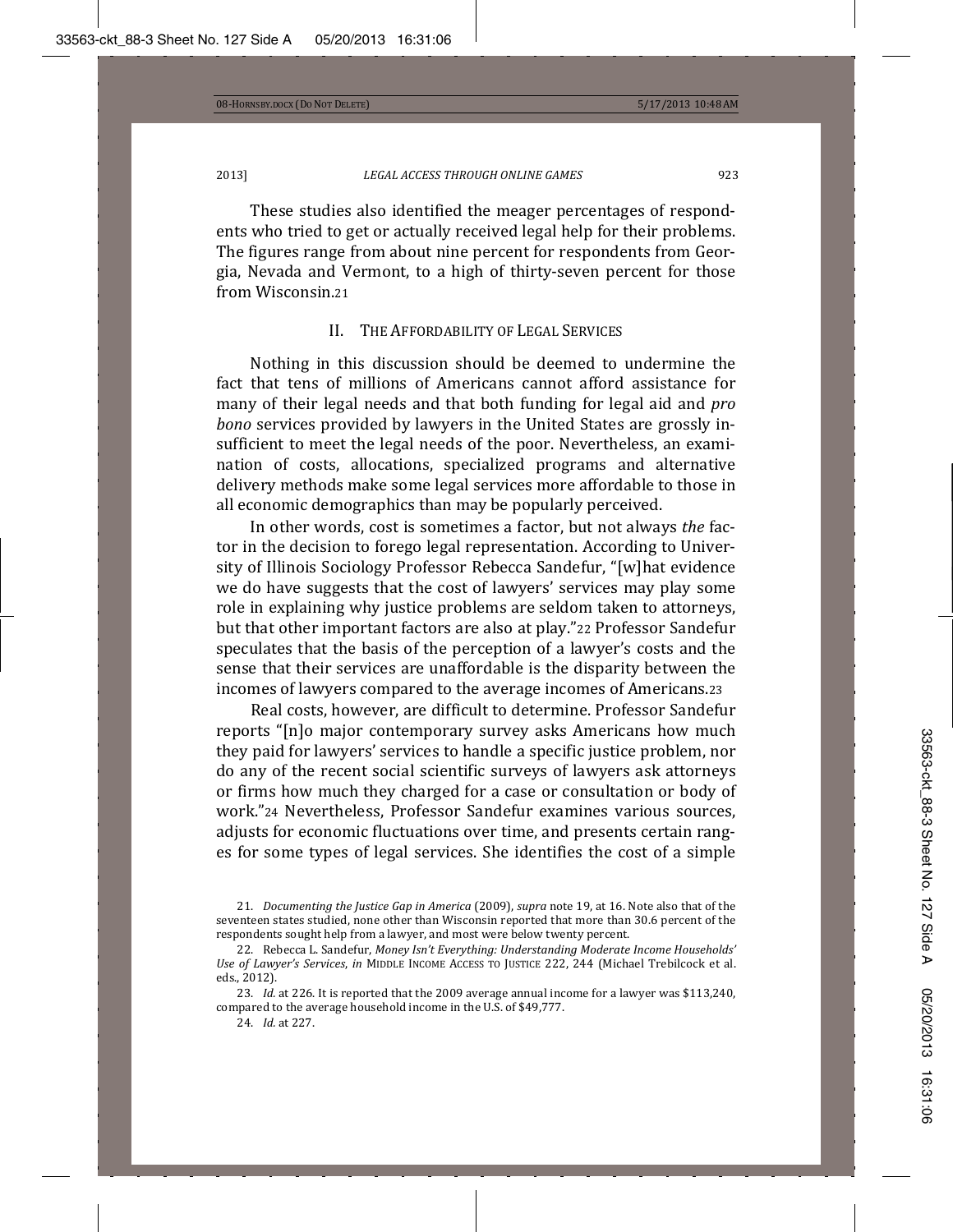will to be between \$139 and \$600.25 An uncontested divorce is calculated to be between \$848 and \$10,000. Real estate settlements range between \$500 and \$1,500, and the cost to review a rental contract or lease is between \$150 and \$250.26

While Professor Sandefur's analysis uses data from the 1980s in some places and then adjusts for inflation, her analysis does not take into account the growth of the legal profession and the impact this growth has had on the prices of legal services. Again, no research exists on this direct issue, but we do know that in the past fifty years, the legal profession has grown from  $288,746$  lawyers to  $1,225,452$ ; an increase of 425 percent.27

A quick look at online advertisements for legal services on Craigslist shows that lawyers are offering routine services at prices at or even lower than those set out by Professor Sandefur.28 Amid the common, but unspecified "affordable" and "low cost" services and the frequent free consultations, lawyers advertised the following rates, most of which were "from  $\ldots$ " or "starting at  $\ldots$ ":

- A Jacksonville, Florida, law firm advertises that it provides uncontested divorces starting at \$500, plus costs.
- A Minneapolis law firm offers uncontested divorces starting at \$298, while Chicago law firms offer uncontested divorces  $from $300. $500. and $550.$
- A Detroit law firm offers uncontested divorces from \$499. while another packages divorces and short sale real estate representation starting at \$599.
- A Pittsburgh law firm offers "uncomplicated" divorces for \$150, while another represents clients in family law matters for \$125 per hour.
- One Jacksonville law firm provides estate planning for fixed fees of \$250 for an individual and \$450 for a couple.
- A San Diego firm provides husband and wife estate plans for a total of \$300, while another offers a custom estate package for \$749.
- One Chicago firm offers Chapter 7 bankruptcies for \$500, while another offers a special to veterans and military personnel for \$499.
- 25. *Id.* at 229.
- 26. Id.

 ʹǤ *1998 Forward to ABA Market Research Department's National Lawyer Population Survey*ǡ  $ABA (2011)$ , *available at* 

http://www.americanbar.org/resources\_for\_lawyers/profession\_statistics.html

28. CRAIGSLIST, http://www.craigslist.org/ (last visited Apr. 15, 2013) (all ads are on file with the author, and were examined in 2013).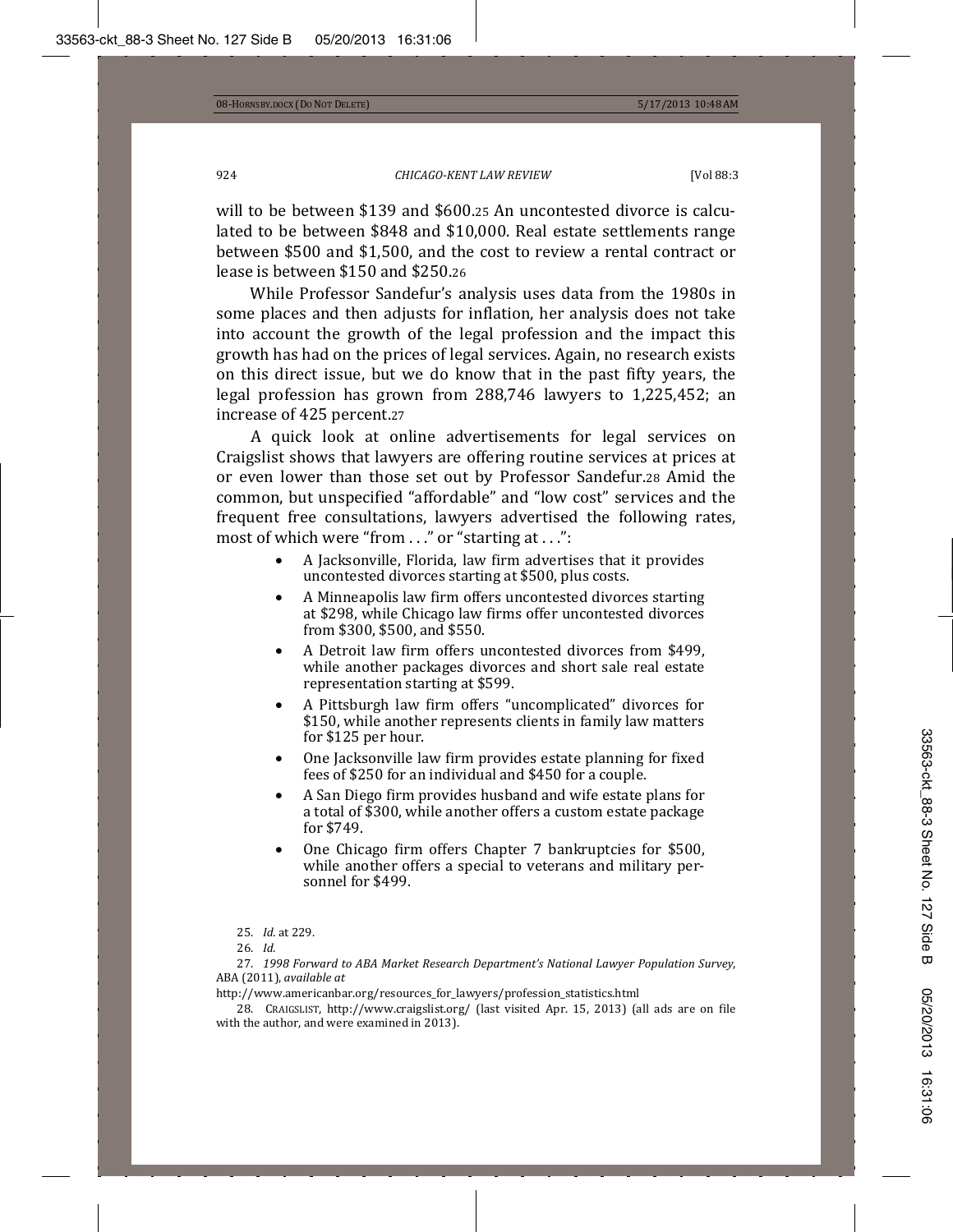- In Jacksonville, one firm offers Chapter 7 bankruptcies for as low as \$699 and Chapter 13 for no money down.
- One Detroit firm provides bankruptcies for \$599, plus costs and another offers DUI defenses for \$400 per appearance.
- In San Diego, Chapter 7 bankruptcies are available from one firm for \$499 and another for \$549.
- A San Diego lawyer provides an array of services at \$75 per hour.

|                            | Jacksonville | Chicago   | Detroit | Pittsburgh | San Diego   |
|----------------------------|--------------|-----------|---------|------------|-------------|
| <b>Uncontested Divorce</b> | \$500        | \$300-550 | \$499   | \$150      | \$75/hr     |
| Chapter 7 Bankruptcy       | \$699        | \$499     | \$599   |            | \$499-\$549 |
| Wills/Estate Plans         | \$250/\$450  |           |         | \$300 h&w  | \$749       |

#### **Table 2**

This somewhat random online search for the prices of routine legal services suggests that lawyers are available for the most common legal matters for one-half to two percent of the average annual US household income. These prices, of course, apply only to the simplest, most routine matters. The cost of litigation, on the other hand, often involves customized work, is time-intensive, and demands a certain level of skill from the lawyers providing those services. Nevertheless, Professor Sandefur calculates, based on older research that has been price adjusted, that fifty-nine percent of state court cases cost no more than \$5,000.29 While this cost is out of reach for many, the justice system and the legal profession have taken some measures to make legal services available to all socioeconomic levels.

While attorneys provide the common services noted above on flat, fixed, or hourly fees, other legal services have different types of fee allocations that ought to make them even more affordable. These include contingency fees and fee-shifting provisions.

Anyone who has watched cable television for more than half an hour should be familiar with contingency fees. These fees are presented by lawyers who advertise for personal injury and mass tort cases as

<sup>29.</sup> Sandefur, *supra* note 22, at 227.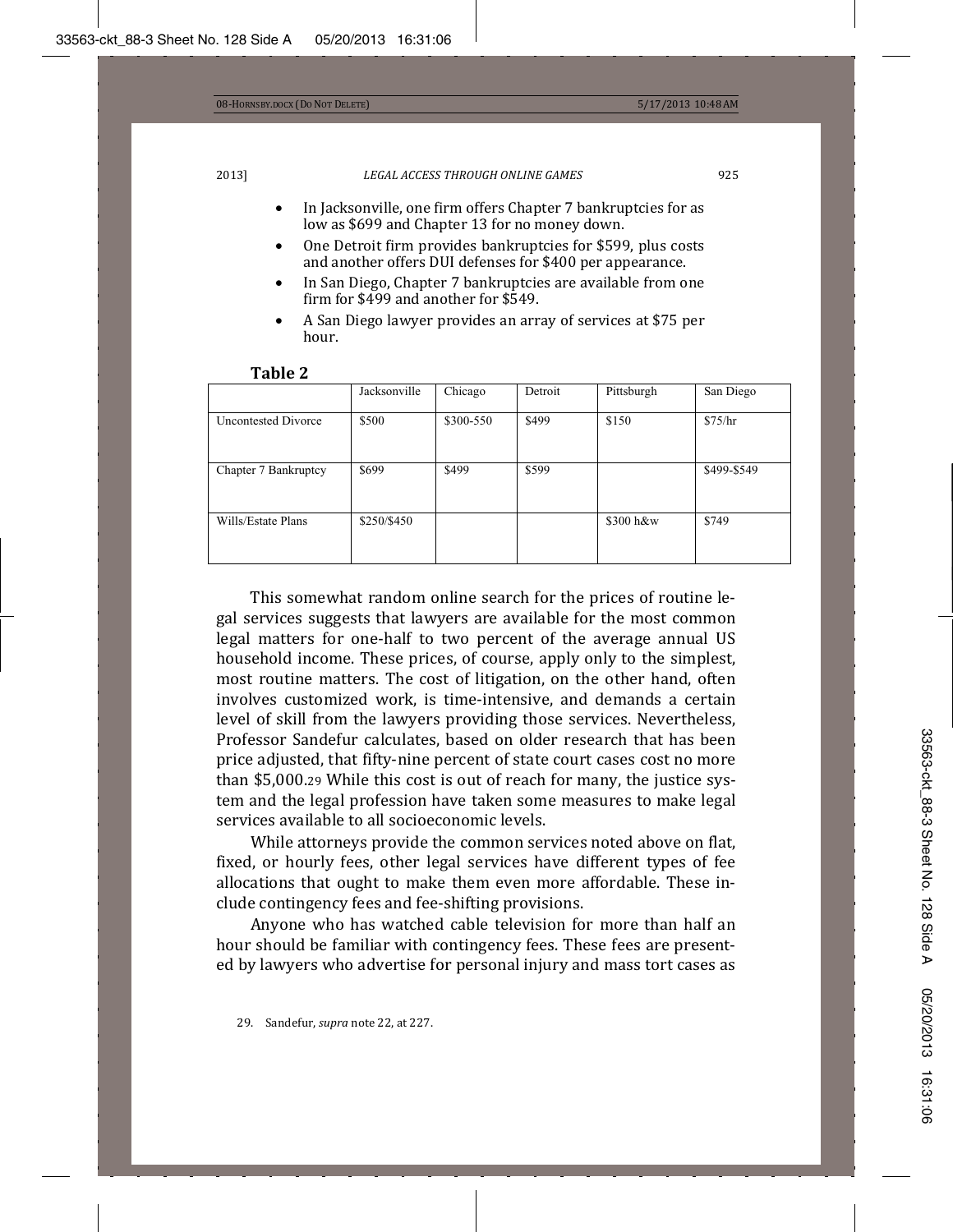"no recovery, no fee." The client's fee is contingent on the recovery of an award, whether the reward is the result of a settlement or a verdict. If there is no award, there is no fee (even though the client may be responsible for the costs associated with the litigation).

Contingency fees are most commonly associated with the variety of personal injury matters, ranging from car accidents to medical malpractice matters. However, contingency fees can also be the basis for payments for workers' compensation matters, employment law claims, and discrimination matters. The Rules of Professional Conduct prohibit the use of contingency fees in criminal and domestic relations matters, but otherwise lawyers are free to make contingency fee arrangements available.30 Therefore, in only very rare instances would a person be dissuaded from pursuing a legal matter because of costs when those costs are contingent on the outcome of the case.

Fee shifting is a payment method closely related to contingency fees and another option for those who cannot afford out-of-pocket payments in the marketplace. In a case involving fee shifting, the lawyer is paid by the opposing party rather than being paid from a portion of the client's award. The Massachusetts law firm Heisler, Feldman, McCormick & Garrow represents tenants facing evictions on a feeshifting basis.31 This firm uses a rigorous screening procedure to assure they accept cases that are likely to meet the criteria that enable them to successfully obtain fees from landlords, but still allow them to provide the services to clients free of charge.32

Similarly, the Chicago law firm Mauk & O'Connor represents families of children in need of individualized education plans as a result of learning disabilities.33 The attorneys' fees are shifted to the school district when the families prevail in litigation.34 Although under certain circumstances the firm obtains fees from its clients, in about ninety percent of cases, the fees come from the school district.35 Under most circumstances, people with meritorious cases have access to these legal services without out-of-pocket payments.

The organized bar has recognized the need to provide affordable legal services to those of moderate incomes, individuals who may have

- 34. Profiles of Moderate Income Delivery Programs, supra note 31.
- 35. *Id.*

<sup>30.</sup> MODEL RULES OF PROF'L CONDUCT R. 1.5.

<sup>31.</sup> *Profiles of Moderate Income Delivery Programs,* ABA SτANDING COMMITTEE ON THE DELIVERY of Legal Services, 2009, at 5 (on file with the author).

<sup>32.</sup> Id.

<sup>33.</sup> MAUK & O'CONNOR, LLP, http://www.maukoconnor.com (last visited Apr. 16, 2013).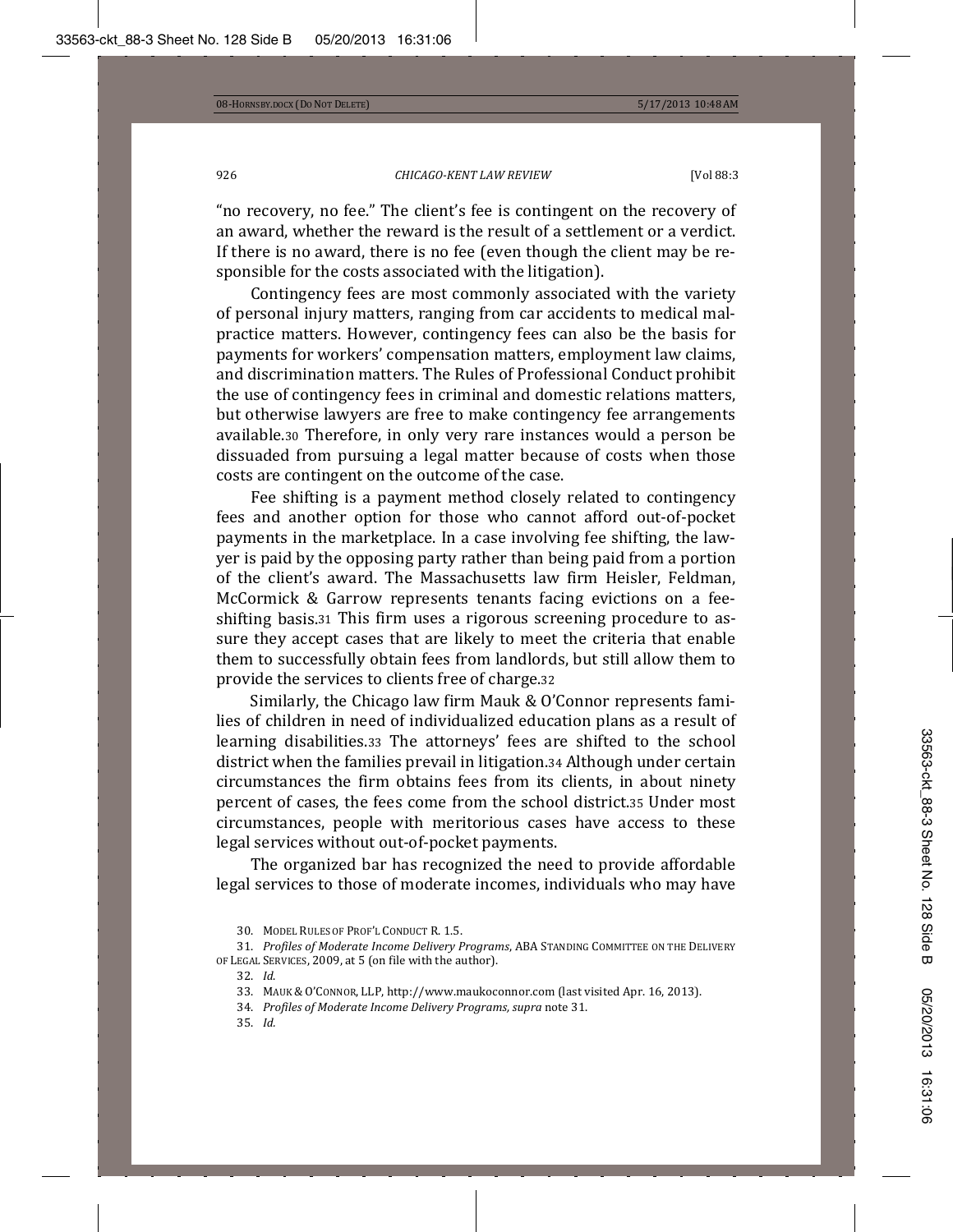too much to qualify for legal aid, and so the bar has responded with a variety of "low-bono" programs. The most common method implemented by bar associations is modest means panels of lawyer referral services. These panels, or groups of lawyers, are comprised of those lawyers who agree to offer their services to qualified clients for fees that are less than the market rates they generally offer clients.

In 2008, the American Bar Association identified and surveyed thirty-seven lawyer referral programs from around the country that had modest means panels.36 The programs have criteria for participation; the requirement is most frequently tied to a percentage of the federal poverty guidelines. Programs commonly accept potential clients with incomes between 125 and 200 percent of these guidelines.37 Some programs identify annual income levels, and a few programs examine liquid assets of potential clients.38 In addition, the programs have a wide variety of fee structures. In several referral services, the lawyers agree to reduced hourly rates, usually between fifty and seventy-five dollars.39 In some programs, the lawyers charge no more than a specified percentage of their regular hourly rate (e.g., onehalf).40 A few programs cap the total case cost, and at least one program has a series of flat fees for specific services.41

A few states have modest means programs outside of their lawyer referral services. For example, the Arizona Foundation for Legal Services and Education has joined with the State Bar of Arizona to operate a modest means program. 42 In this program, lawyers provide a wide range of personal legal services for no more than \$75 per hour.43 Similarly, the Washington State Bar Association has a program that refers modest means individual to lawyers to.44 This program involves law students from the three Washington law schools. The students conduct intake interviews, do case assessments, and make referrals to the par-

36. *See generally* A.B.A. Standing Committee on Lawyer Referral and Information Service, *Modest Modest Modest Modest Modest Modest Modest Modest Modest Modest Modest Modest Modest Modest Modes Modest Means Programs, A.B.A.* (2008), available at http://apps.americanbar.org/legalservices/lris/clearinghouse/modest.html.

37. *Id.* at 11-26.

39. *Id.* at 27-34.

40. *Id.* 

41. *Id.* at 59-60, 91 (discussing California and Florida's modest means programs).

42. *Modest Means Project,* Arizona Foundation for Legal Services & Education, http://www.azflse.org/modestmeans/ (last visited Apr. 16, 2013).

43. *Id.* 

44. Moderate Means Project, WASHINGTON STATE BAR ASSOCIATION, http://www.wsba.org/Legal-Community/Volunteer-Opportunities/Public-Service-Opportunities/Moderate-Means-Program (last visited Apr. 16, 2013).

<sup>38.</sup> *Id.*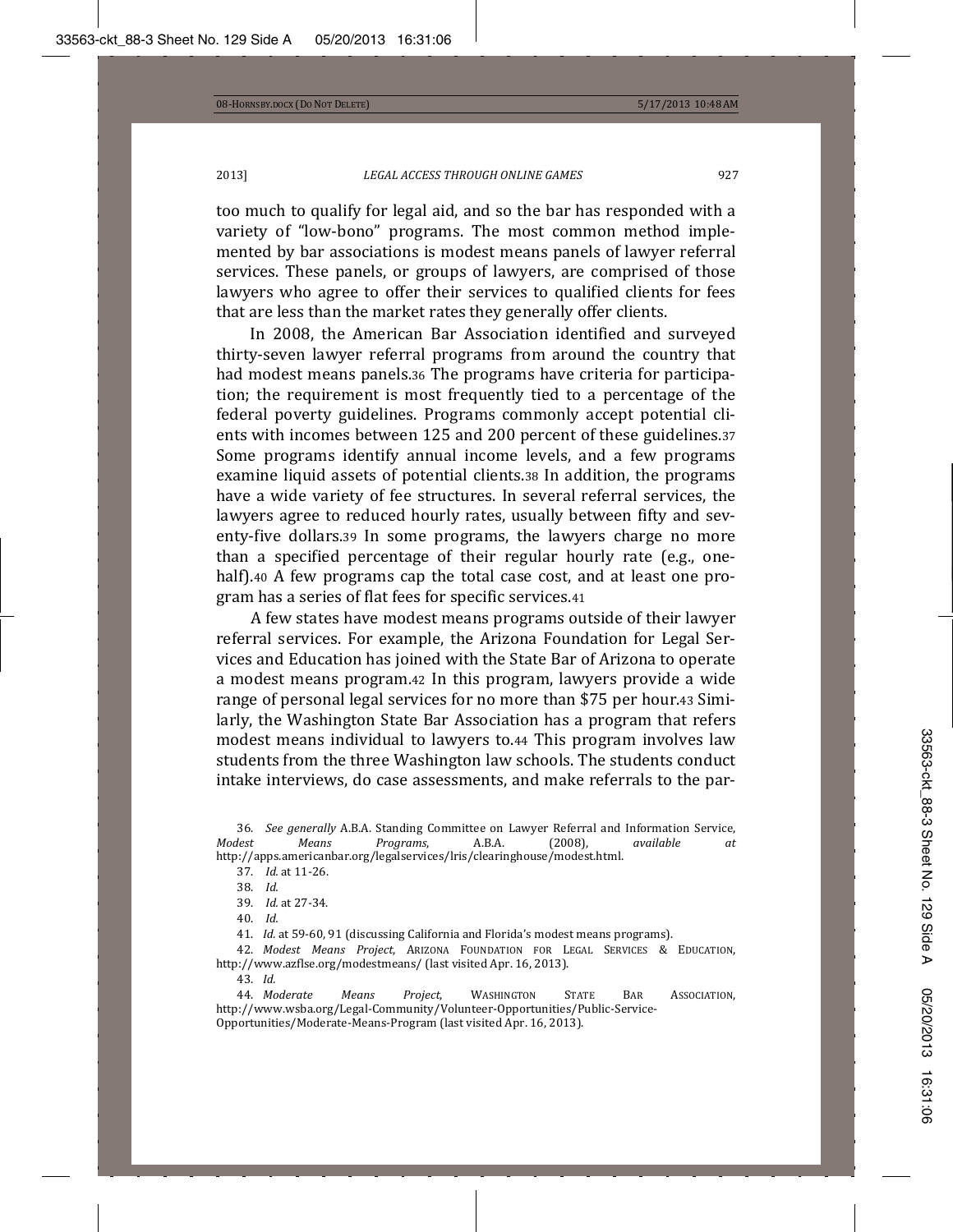ticipating lawyers.45 After executing an engagement contract, the participating lawyers charge a percentage of their regular hourly fee, based on the income of the client.46 Lawyers reduce their fees by seventy-five percent for clients with incomes between 200 and 250 percent of the federal poverty guidelines, fifty percent for clients with incomes between 250 and 350 percent, and twenty-five percent for clients with incomes between 350 and 400 percent.47 Lawyers may charge less than these rates if they choose.48

An additional option, beyond "low-bono" representation, is unbundling legal services. Unbundling is also known as "limited scope representation" or "discrete task representation." According to the New York Civil Courts, "unbundled legal services" involve,

a practice in which the lawyer and client agree that the lawyer will provide some, but not all, of the work involved in traditional full service representation. Simply put, the lawyers provide only the agreed upon tasks, rather than the whole "bundle," and the clients perform the remaining tasks on their own.49

Unbundling has the advantage of generating full hourly compensation for the lawyer, while allowing the client to pay less overall since the client needs fewer hours of the lawyer's time.

A major problem with unbundled legal services is that people are not familiar with the concept and do not seek it out. The ABA conducted public research in 2010 probing aspects of finding and using lawyers for personal legal services.50 Unbundling was among the issues examined. During telephone interviews, interviewees received a brief statement describing unbundled legal services. These interviewees were then asked how familiar they were with the concept. On a four point Likerat scale, seventy percent of the respondents reported they were not at all familiar with the concept.51 Only eleven percent report-

45. Prospective Panel Attorneys, WASHINGTON STATE BAR ASSOCIATION. http://www.wsba.org/Legal-Community/Volunteer-Opportunities/Public-Service-

Opportunities/Moderate-Means-Program/Prospective-Panel-Attorneys (last visited Apr. 16,  $2013$ ).

46. *Id.* 

47. *Id.* 

48. *Id.* 

49. Definitions, NEW YORK CITY COURT,

http://www.nycourts.gov/courts/nyc/civil/definitions.shtml#u (last visited Apr. 13, 2013).

50. Perspectives on Finding Legal Services, ABA STANDING COMMITTEE ON THE DELIVERY OF LEGAL SERVICES (Feb 2011),

http://www.americanbar.org/content/dam/aba/administrative/delivery\_legal\_services/201102 28\_aba\_harris\_survey\_report.authcheckdam.pdf.

51. *Id.* at 19.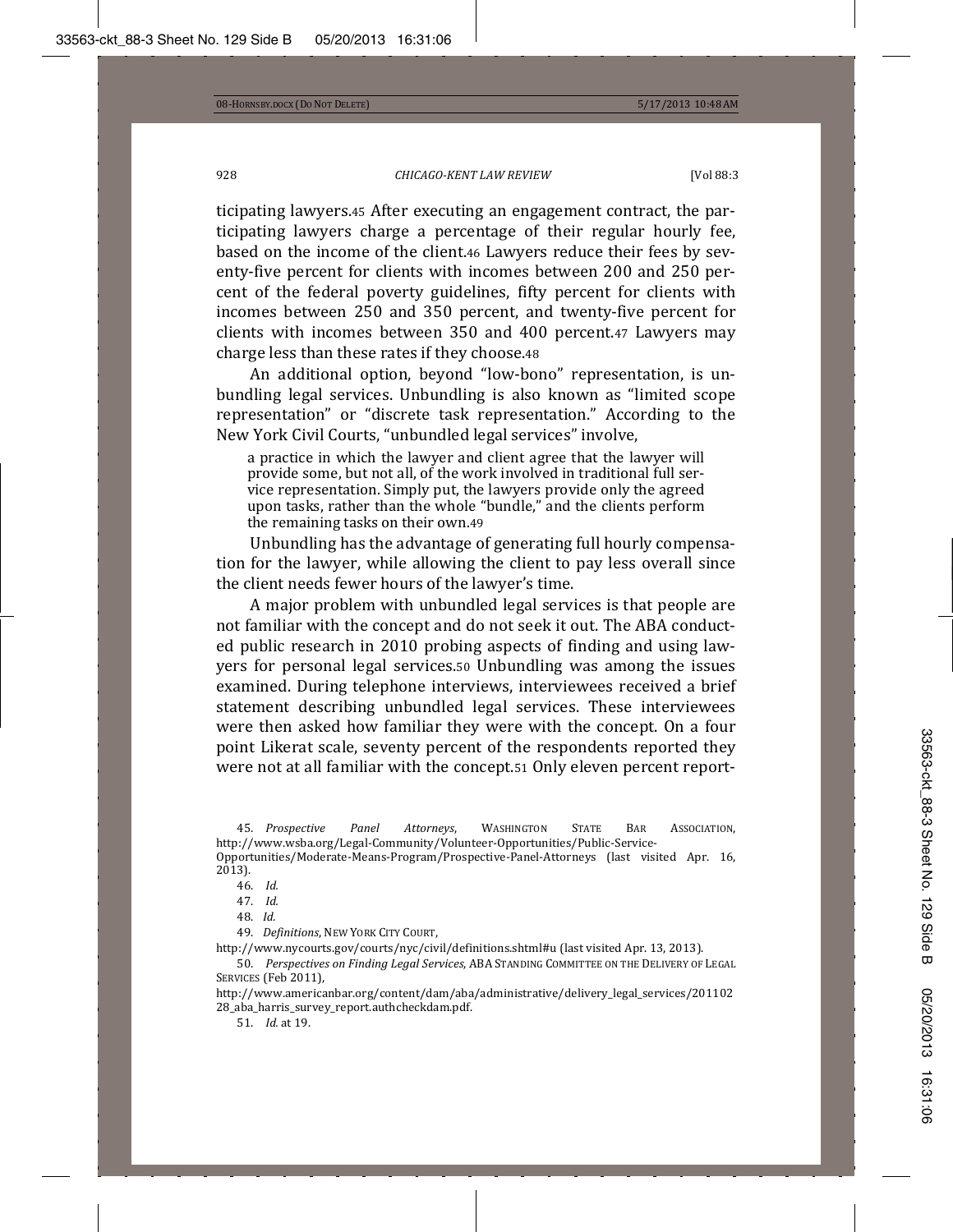ed that they were somewhat or very familiar with it.52 Nevertheless, about two-thirds reported that they would like to explore unbundled representation with a lawyer when faced with a legal problem.53 About the same percentage indicated they would consider whether the lawyer provided unbundled services when deciding whether to engage that lawyer.54 In summary, people are not aware of unbundled legal services, but they like the idea after they learn about it.55

Marketplace fees for routine legal matters, allocating costs by shifting remuneration through contingency payments and shifted fees, modest means programs providing low-bono services through lawyer referral services and specialized programs, and adjusted delivery models such as unbundled legal services, all combine to make many types of legal services affordable to a large portion of the population who may believe these services are unaffordable. However, if the findings of the legal needs studies move up the economic ladder and people do not turn to lawyers because they do not believe their issues are legal issues, they do not believe that legal solutions are solutions to their problems, or they do not know how to find legal help for their problems, then as Professor Sandefur titles her chapter: "Money Isn't Everything."56

# III. THE USE OF TECHNOLOGY

Internet-based technological developments have emerged over the past two decades to enhance client development, create the online delivery of legal services, and employ efficiencies, such as document preparation, designed to reduce costs and lower fees.

When the Internet emerged as a widely available form of communication in the early 1990s, it was often called the Information Superhighway. The Internet could have as easily been called the Supermarket, since it quickly became a source of inexpensive advertising. Law firms were among the early marketers. In November 1994, five law firms had websites.57 By the following summer, an estimated 500 firms had websites.58 By 2012, nearly eighty-seven percent of the

<sup>52.</sup> *Id.* 

<sup>53.</sup> *Id.* 

<sup>54.</sup> *Id.* at 20.

<sup>55.</sup> *Id.* 

<sup>56.</sup> Sandefur, *supra* note 22, at 222.

<sup>57.</sup> *Selling in Cyberspace,* 5 Lawyer Advertising News: Newsletter of the ABA Commission on ADVERTISING 2 (Nov. 1995).

<sup>58.</sup> *Id.*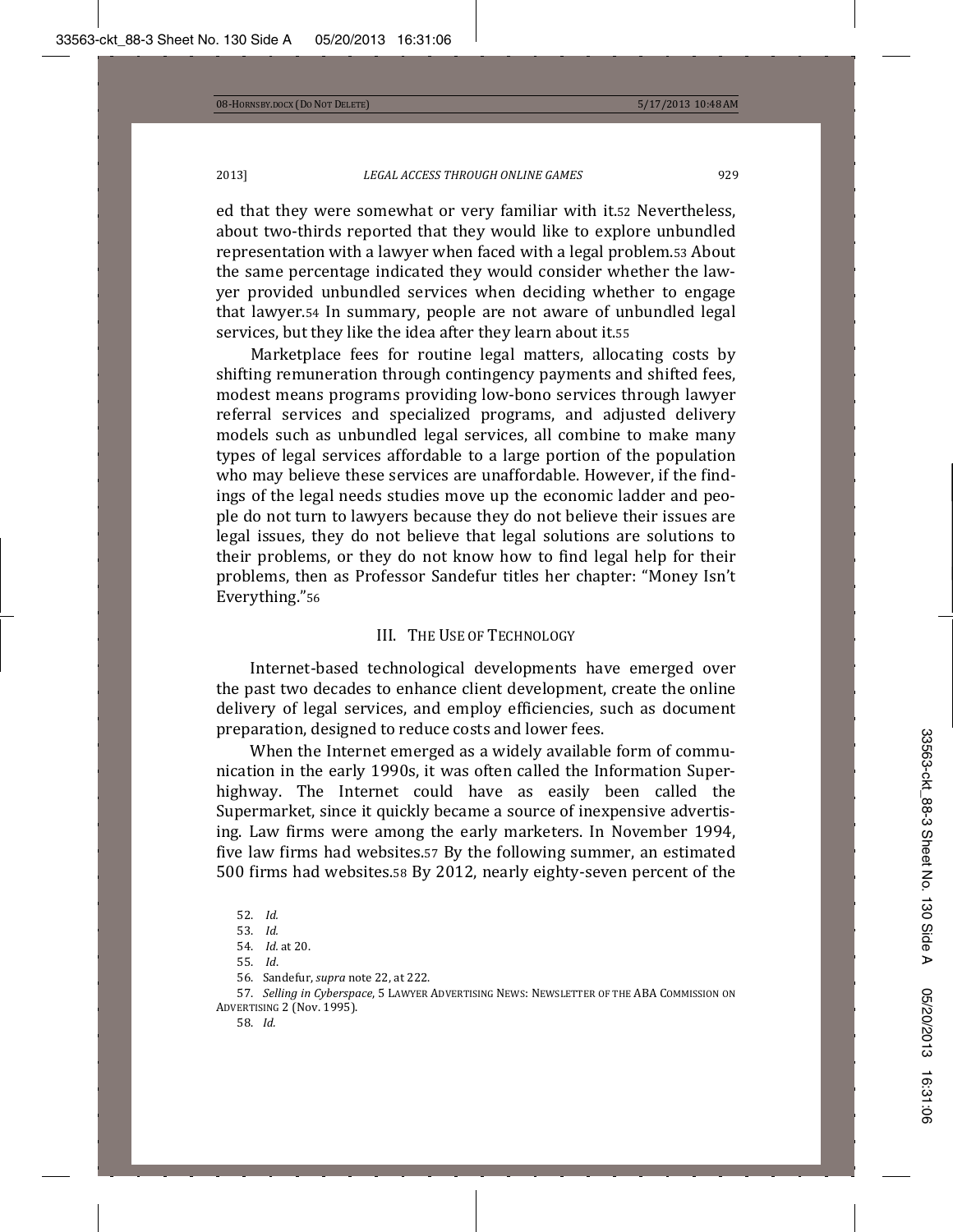lawyers who participated in the ABA Legal Resource Technology Center survey reported their firms operated a website.59

Lawyers were also early users of online intermediaries that advanced their services. Lawyers participated, and continue to participate, in fundamental online directories. These directories changed the landscape for finding a lawyer by making the information ubiquitous and perpetually available at costs generally less than print directories. Lawyers also made use of websites that marketed their services in ways that had not been available prior to the Internet, such as the question and answer sites established in the 1990s by LawGuru60 and LegalAdvice.61

Today, there are scores of branded networks that promote the services of participating lawyers. As described by the co-chairs of the American Bar Association e-Lawyering Task Force, Richard Granat and Marc Lauritsen:

Because small firms often have difficulty marketing themselves and gaining visibility for their websites in an environment of intense competition, they will band together into nationally and vertically branded networks to aggregate their marketing resources. Designed around vertical specialties, these networks will provide free legal information to consumers to attract traffic, may have free questionand-answer services from lawyers in the network that may or may not be true legal advice, and may offer free legal forms as a traffic generator. Examples of emerging networks include www.ezlaw.com, www.lawpivot.com, www.totalbankruptcy.com,

www.smarterwill.com and www.directlawconnect.com.62

The branded networks include a variety of wrinkles. Directories sponsored by major legal vendors often include libraries of documents that enable people to become familiar with their legal issues before speaking with a lawyer.63 Some networks provide matching services, where a person with a legal problem can post information that is provided to the participating lawyers who can then follow up with the potential client and offer specific service, sometimes at a specific

59. 2012 American Bar Association Legal Technology Survey Report, ABA LEGAL TECHNOLOGY RESOURCE CENTER, at IV-17.

60. About LawGuru.com, LAWGURU, http://www.lawguru.com/answers/about (last visited Apr. 16, 2013).

61. LEGALADVICE.COM, http://legaladvice.com/ (last visited Apr. 16, 2013).

 ʹǤ Ǥ Ƭ ǡ*The Next Five Years – Predictions for the Future of eLawyering*, 37 LAW PRAC. MAG. 5 (Oct. 2011), available at http://www.americanbar.org/publications/law\_practice\_magazine/2011/september\_october/th e\_next\_five\_years.html.

63. See, e.g., FINDLAW, http://www.findlaw.com/ (last visited May 2, 2013).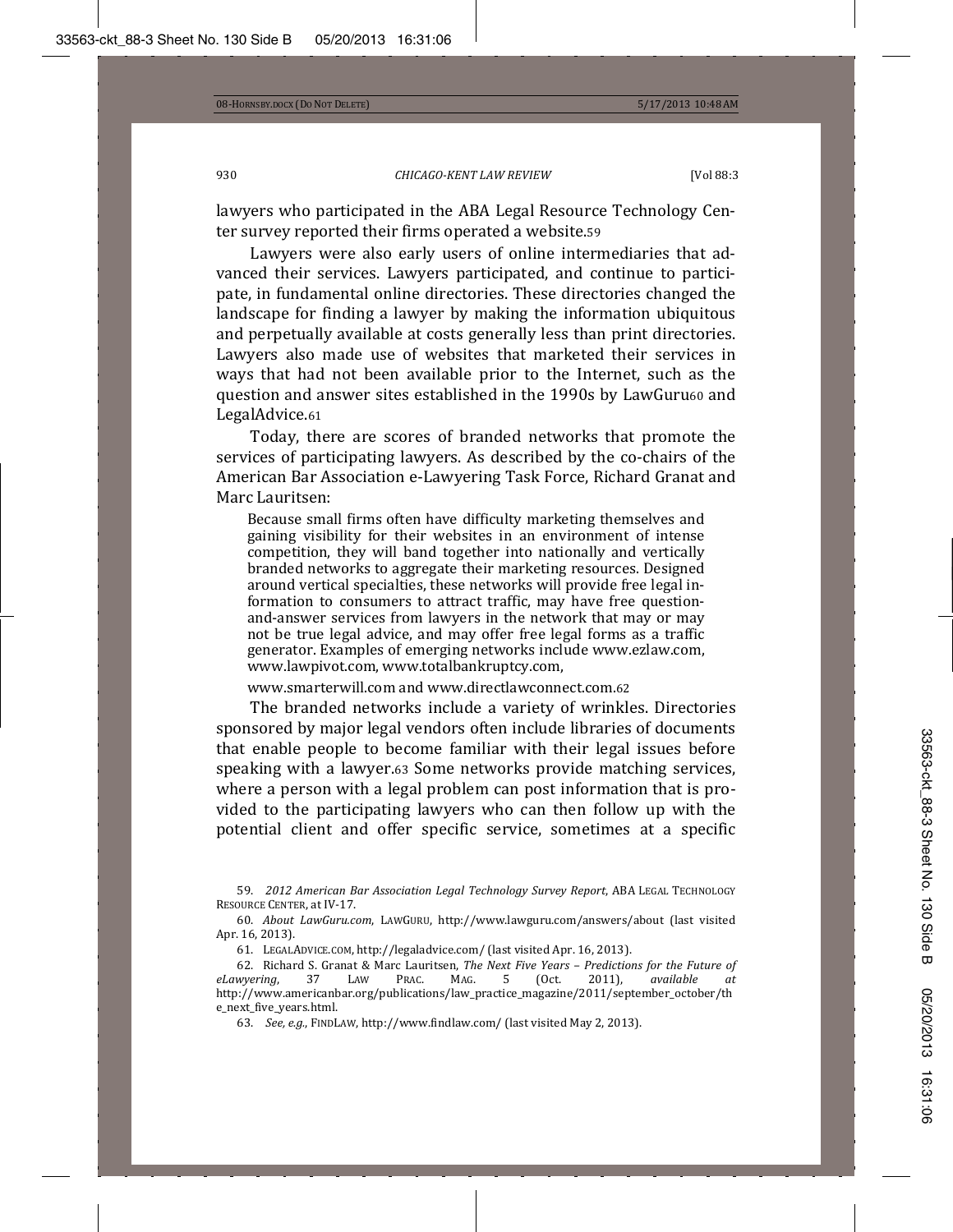price.64 Some branded networks sell leads to participating lawyers. Sometimes leads are provided to participating lawyers who have purchased a zip code or area code. All calls or online intake leads from that specific area go to the lawyer who has "purchased" that area from the vendor.65 Some online sites provide ratings of lawyers and feedback from prior clients.66 Branded networks are beginning to explore methods of integration with social networks, where the network combines a person's search for a lawyer with his or her social media contacts. For instance, if someone from a person's Facebook presence has rated a lawyer, that information will appear in the person's search, as a type of endorsement (or warning, depending in the rating).67

While the use of the Internet to market legal services may have been revolutionary, its use to actually deliver legal services has been evolutionary, and continues to evolve. Online legal services delivery models include virtual law offices, virtual law practices, aggregated resources for low-income delivery, government resources, and online dispute resolution.

For the purpose of this discussion, a virtual law office is one that aggregates lawyers from various practice areas online rather than through brick and mortar office locations. The administration of the "law firm" is online. The law firm members may never meet in-person, but may collaborate on cases as the clients, typically businesses, assemble teams of lawyers with particular skills to address their legal matters.68 Thus far, the virtual law practice has centered on corporate and institutionalized legal matters. However, a variation of the virtual law office being implemented in Michigan involves a cadre of lawyers under an "of counsel" arrangement, which enables the firm to provide legal services throughout the state, relying on technology-based communications.69

On the other hand, a virtual law practice, as defined by Stephanie Kimbro, is "a professional law practice that exists online through a

64. See, e.g., LEGAL FISH, http://www.legalfish.com/ (last visited May 2, 2013).

65. See, e.g., TOTALBANKRUPTCY, http://www.totalbankruptcy.com/ (last visited May 2, 2013); INJURY HELPLINE, http://www.injuryhelpline.com/ (last visited May 2, 2013).

66. *See, e.g.*, Avvo, http://www.avvo.com/ (last viewed May 2, 2013).

 Ǥ *Legal Sonar uses social media to help lawyers, clients find right fit*ǡ (Feb. 7, 2012), http://www.siliconprairienews.com/2012/02/legal-sonar-uses-social-networksto-help-attorneys-clients-find-right-fit.

68. Alternative law firms, Bargain briefs, THE ECONOMIST (Aug. 13, 2011), available at http://www.economist.com/node/21525907.

69. About ALC, Access Legal Care, http://www.accesslegalcare.com/about-alc (last visited Apr. 16, 2013).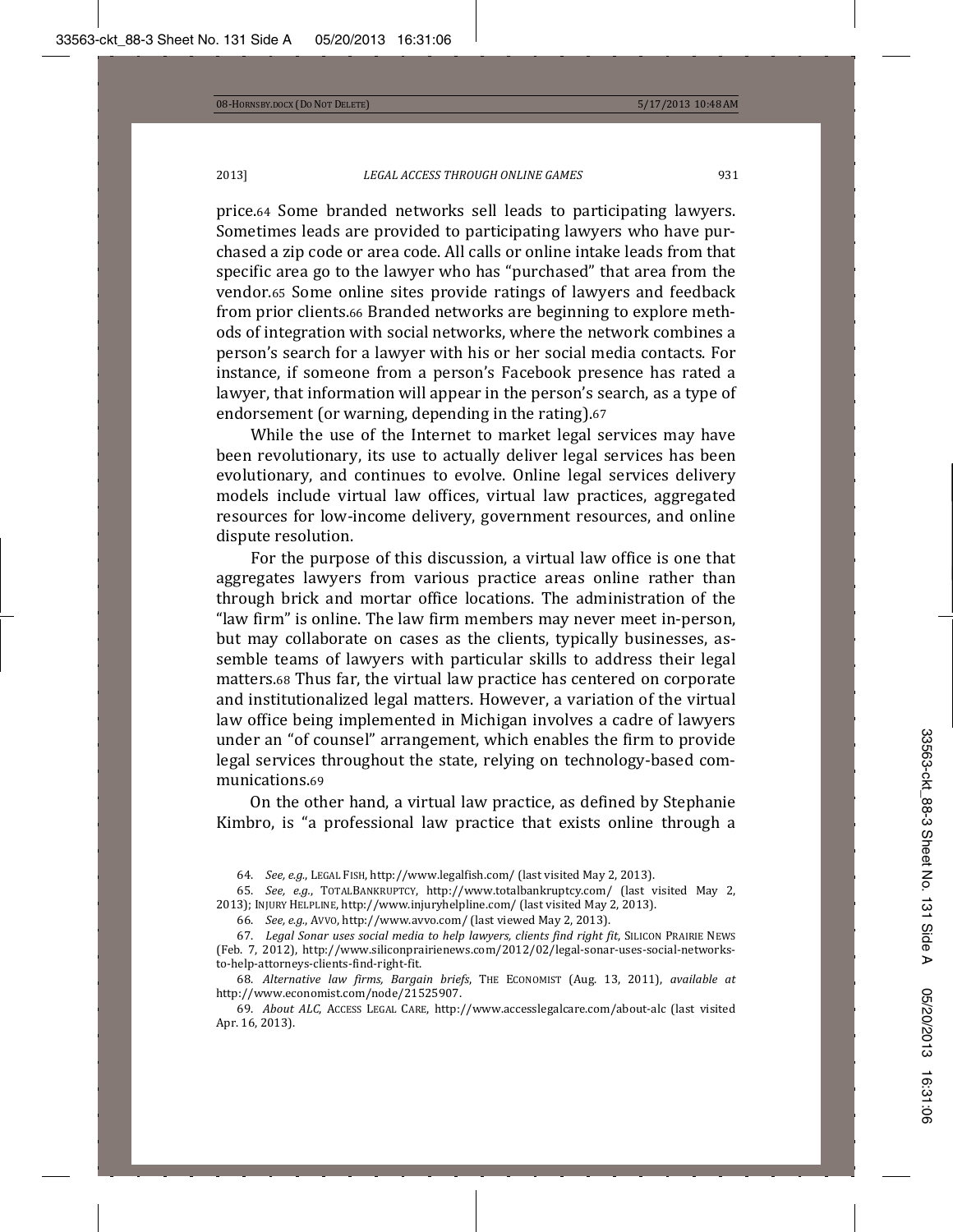secure portal and is accessible to both the client and the lawyer anywhere the parties may access the Internet."70 Notably, the virtual law practice may be the only interface the lawyer has with his or her clients, or the virtual practice may be a supplement to a traditional landbased practice. Virtual law practices offer several advantages, including low overhead costs, asynchronous communications, and perpetual access to information.

Funding by the Legal Services Corporation through its Technology Initiative Grants (TIGs), among other sources of funding,71 have stimulated the online delivery of legal services to low-income individuals. These grants have launched resources for the delivery of legal services through the Internet at the national and state levels. At the national level, ProBono.net operates, among its various resources, LawHelp.org, a site that helps low and moderate income people find resources to best address their legal matters.72 The state websites offer subjectmatter libraries of information, live chat, online forms, and direction for resources; all of which are free to the users (without economy restrictions). The state sites are aggregated and linked from the LSC TIG site.73

In addition to the resources provided and funded by LSC, other government entities provide legal services online. For example, the state secretaries of state typically provide the ability to undertake a series of legal actions online, such as filing for a corporation or applying for a trademark.74 Not only do these sites provide fillable forms, they also commonly include informational material.

Finally, the Internet has given rise to online dispute resolution as both a substitute for and supplementary component of legal services. The National Center for Technology and Dispute Resolution aggregates information about Online Dispute Resolution ("ODR") resources.75 Over sixty ODR entities are linked from the Center's site with names

<sup>70.</sup> STEPHANIE L. KIMBRO, VIRTUAL LAW PRACTICE 4 (2010).

<sup>71.</sup> *Background,* LSC TECHNOLOGY INITIATIVE GRANTS, http://tig.lsc.gov/about-us/background (last visited Apr. 16, 2013).

<sup>72.</sup> *Mission*, PROBONO.NET, http://www.probono.net/about/item.Mission (last visited Apr. 16,  $2013$ ).

<sup>73.</sup> Resources and Initiatives, LSC TECHNOLOGY **INITIATIVE** GRANTS, http://tig.lsc.gov/resources/grantee-resources (last visited Apr. 16, 2013).<br>74. See. e.g.. Business Services. ILL. SECRETARY

<sup>74.</sup> See, e.g., Business Services, ILL. SECRETARY OF STATE, http://www.cyberdriveillinois.com/departments/business\_services/home.html (last visited Apr.  $16, 2013$ ).

<sup>75.</sup> *About*, National Center for Technology and Dispute Resolution, http://odr.info/about (last visited Apr. 16, 2013).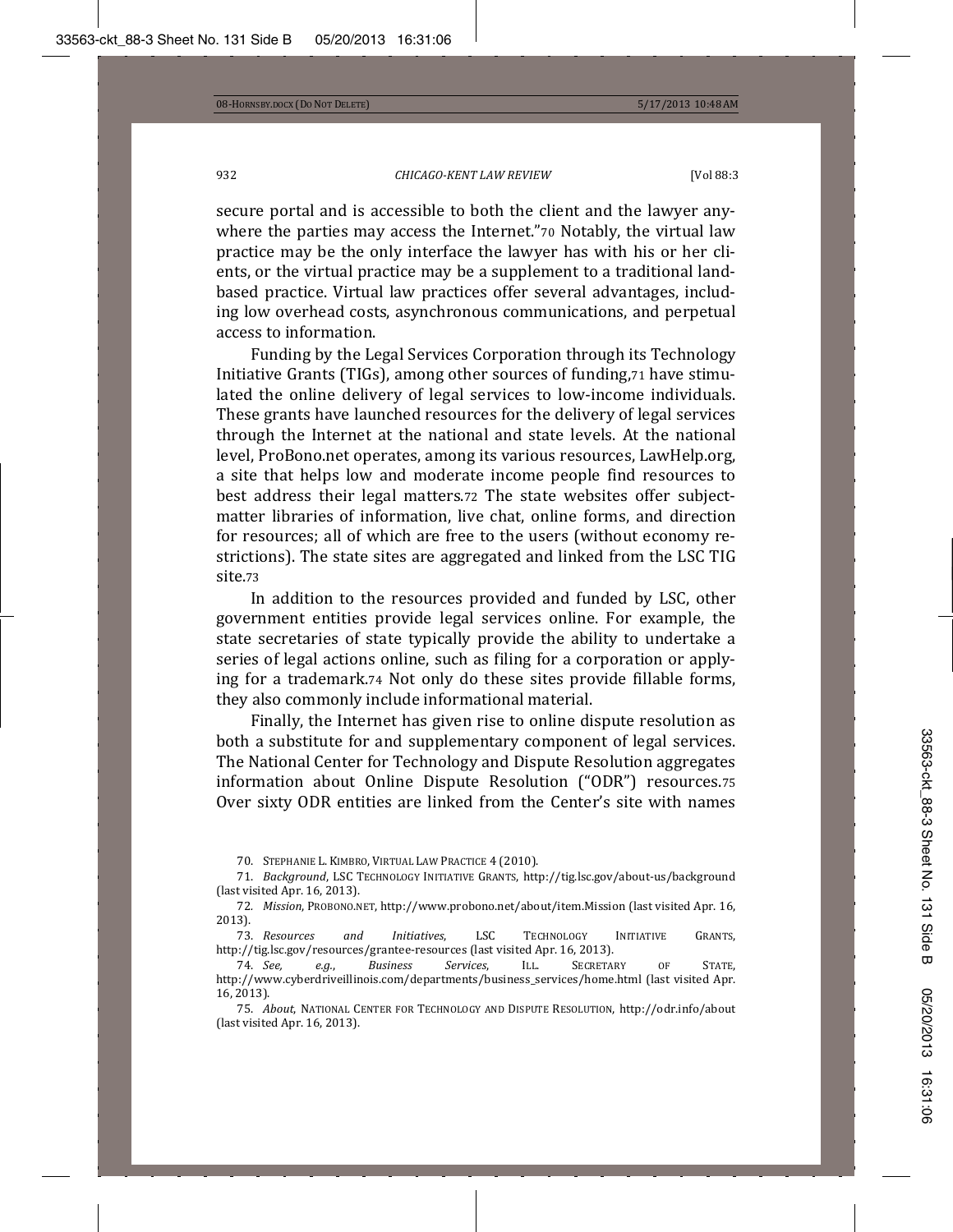like the Resolution Forum Inc., the Virtual Courthouse and People Claim.76 These entities represent a variety of models designed to address legal matters quickly and cost-effectively in both the business and personal realms, both online and in person.77

Automated document assembly remains one of the cornerstones of online delivery of legal services. Leading software manufacturers of document assembly tools include Hot Docs78 and RapidDocs.79 These programs enable lawyers to move from bespoken pleadings, contracts and other documents to those that are routine and often require little more than filling in the blanks.80 The automation of standardized forms saves time and reduces the cost of legal services, both increasing the lawyer's profit and reducing the cost to the client.

Several groups have developed different approaches to automated document production. Law Help Interactive aggregates both self-help and advocate forms from a variety of states.81 A program developed at Chicago-Kent College of Law known as A2J facilitates automated document assembly.82 A2J Authoring Tools provide a visual where an avatar asks the user (who also becomes an avatar) a series of questions. The questions can be written, in bubbles like those found in cartoons, or audio, offered in many languages. The user answers the questions and proceeds down a path to a courthouse. By the time the avatars have arrived at the courthouse, the program has asked and received the answers to all of the information necessary to create the document. The program then piggybacks on a document assembly platform to seamlessly create the documents necessary for the particular legal matter.83

Individual websites, branded networks, virtual law firms, virtual law practices, online delivery resources and systems sponsored by legal aid, online dispute resolution and document assembly are all ad-

83. *Id.* 

<sup>76.</sup> Providers, NATIONAL CENTER FOR TECHNOLOGY AND DISPUTE RESOLUTION, http://odr.info/node/32 (last visited Apr. 16, 2013).

Ǥ Ǥǡ*Online Court: Online Dispute Resolution and the Future of Small Claims*ǡ 12 UCLA J. L. & TECH. 2 (2008).

<sup>78.</sup> H0TD0CS, http://www.hotdocs.com/ (last visited Apr. 16, 2013).<br>79. Rapidocs: Our Web-Enabled Document Assembly Technoloy,

*Web-Enabled Document Assembly Technoloy*, DIRECTLAW, http://www.directlaw.com/rapidocs.asp (last visited Apr. 16, 2013).

<sup>80.</sup> RICHARD SUSSKIND, TOMORROW'S LAWYERS - IN INTRODUCTION TO YOUR FUTURE 25-27 (2013). 81. Find Forms, LAW HELP INTERACTIVE.

https://lawhelpinteractive.org/legal\_information\_and\_forms (last visited Apr. 16, 2013).

<sup>82.</sup> *A2J Author*, IIT CHICAGO-KENT COLLEGE OF LAW, http://www.kentlaw.iit.edu/institutescenters/center-for-access-to-justice-and-technology/a2j-author (last visited Apr. 16, 2013).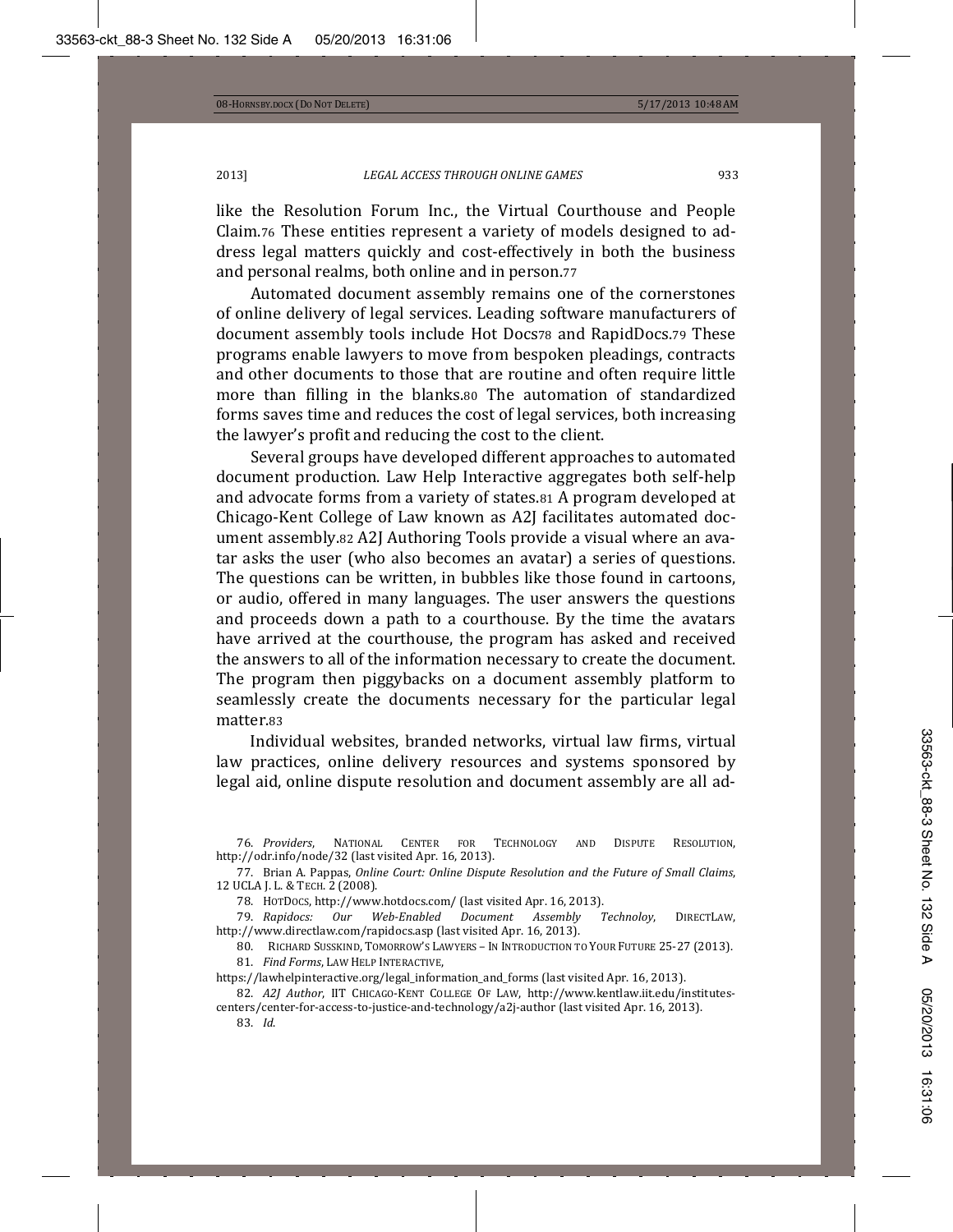vances in the delivery of legal services. Some were unimaginable not that long ago. These delivery mechanisms have the potential to facilitate legal services and drive down expenses. However, these methods and systems do little to help people understand when they have a legal problem, what the solutions for those problems are, and how they can find the right provider to assist with their problems. The technology we have pursued since the advent of the Internet has generally revolved around assisting those who recognize they need to be in the system and who have taken the steps to use the system to resolve their problems. But, this use of technology has done little to help those who do not realize their situation presents legal implications.

# IV. THE STATE OF ENGAGEMENT FOR LEGAL SERVICES

The legal profession has been the centerpiece of entertainment in media for decades. The courtroom has been the setting of highly regarded movies of all types. Dramas such as To Kill a Mockingbird and *Twelve Angry Men* are found on the list of all-time best movies.84 Mov- *Philadelphia*ǡ*Erin Brockovich* The Verdict play off of the "David vs. Goliath" theme within the courtroom setting. Comedies such as Adams Rib, Miracle on  $42^{nd}$  Street and *My Cousin Vinny* 85 have used the legal system as a backdrop to become timeless classics. Lawyers such as John Grisham and Scott Turow have written best-selling novels centered on the legal system, some of which have also been produced as highly regarded movies.86

Famously, Erle Stanley Gardner was a lawyer during the 1930s who grew restless with the practice of law and started writing stories in pulp fiction magazines instead. 87 He then created Perry Mason, a lawyer who was truly a multi-media character. In addition to being the feature character in Gardner's novels, Mason was the main character in six movies in the 1930s.88 The Perry Mason radio show aired from 1943 to 1955. And, of course, the television show starring Raymond

84. Richard Brust, The 25 Greatest Legal Movies, ABA JOURNAL (Aug. 2008), http://www.abajournal.com/magazine/article/the\_25\_greatest\_legal\_movies/.

85. If there is any doubt that My Cousin Vinny has become a classic, note that the American Bar Association screened the movie for those attending the 2013 Midyear Meeting.

86. Eight of Grisham's novels have become movies. Three of Turow's novels have become movies.

87. *See Erle Stanley Gardner,* WIKIPEDIA, http://en.wikipedia.org/wiki/Erle\_Stanley\_Gardner (last visited May 2, 2013).

88. See Perry Mason, WIKIPEDIA, http://en.wikipedia.org/wiki/Perry\_Mason (last visited May  $2, 2013$ ).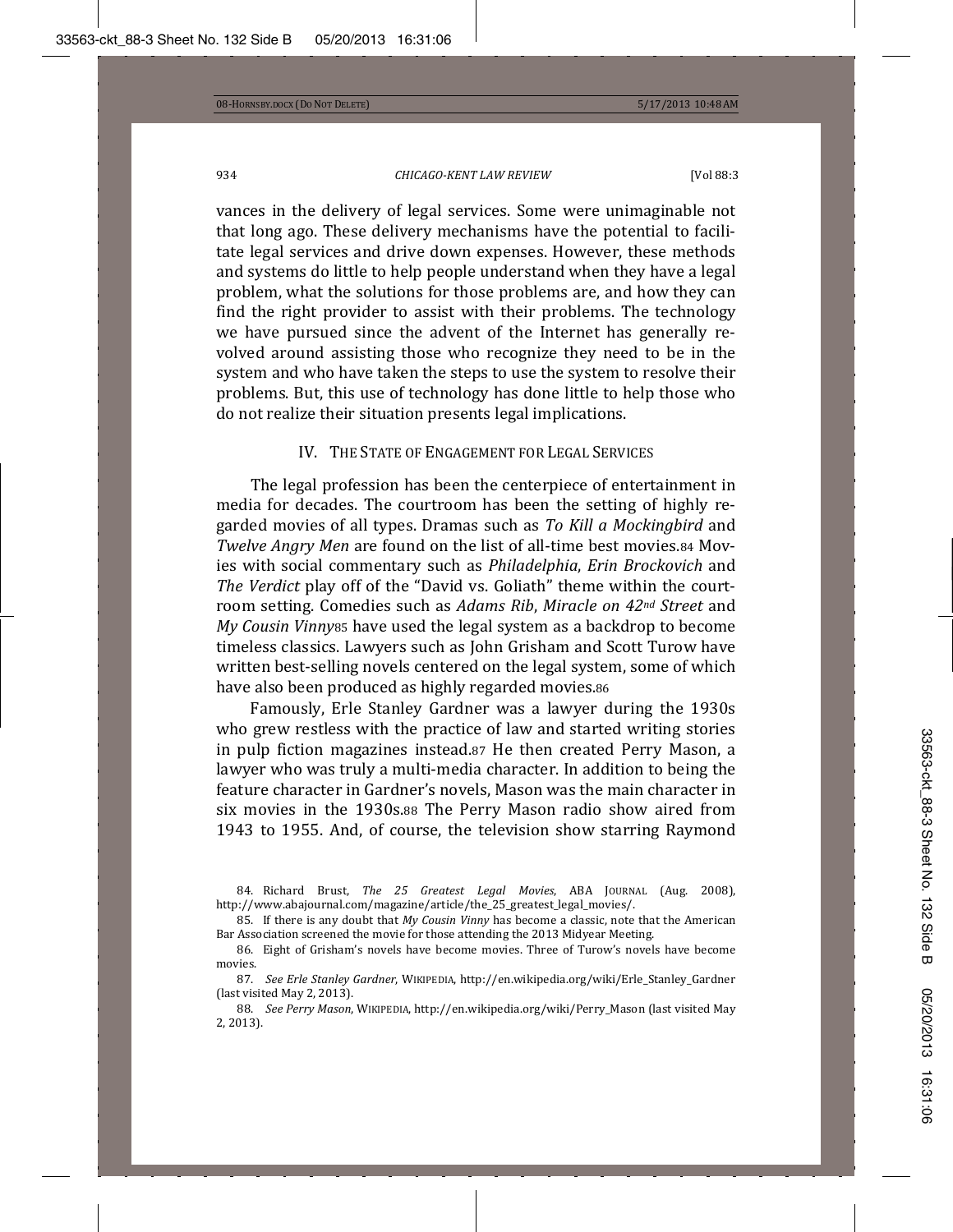Burr and rerun to this day first ran weekly from 1957 to 1966 and then reemerged in various formats years later.89

*Perry Mason* era, but others have subsequently emerged to satisfy a public appetite for these dramas. For example, LA Law, Law & Order and Ally McBeal have been highly rated television shows set within the legal realm.90

In addition to these dramas, daytime courtroom shows have proliferated in recent years. Beginning with *Divorce Court* in 1957, these dramas have morphed into syndicated shows centered on the "celebrity judges" who "preside" over small claims disputes. The best known is "Judge Judy," but the list also includes Judge Joe Brown, Judge Mills Lane, Judge Mathis, Judge Hatchett, Judge Alex, Judge Maria Lopez, Judge David Young, and Judge Karen, among others.91

Over ten million people a week watch *Judge Judy*, making the show the second highest rated syndicated program on television.92 The show has nearly twice as many viewers as *Entertainment Tonight* and well *more than twice as many as Dr. Phil.*93 For her efforts, "Judge" Judy Sheindlin makes \$45 million for her 52 days of work each year- $$865,385$  per half-hour episode.94

All of this is to say that the public is, and has been, fascinated with the courtroom, lawyers, and the law. The legal profession is engrained into popular culture unlike other occupations, perhaps rivaled only by the law enforcement and medical communities. Yet, the legal profession has virtually no comparable virtual presence. That is, the law has not yet surfaced in a meaningful way as a source of entertainment on the Internet.

89. See Perry Mason (radio), WIKIPEDIA, http://en.wikipedia.org/wiki/Perry\_Mason\_(radio) (last visited May 2, 2013).

90. Stephanie Francis Ward, The 25 Greatest Legal TV Shows, ABA JOURNAL (Aug. 2009), http://www.abajournal.com/gallery/top25tvshows.

91. Court Show, WIKIPEDIA,

http://en.wikipedia.org/wiki/Court\_show#Dramatized\_court\_show (last visited Apr. 16, 2013) (section 3.3: List of Present-Day Traditional Court Shows).

92. Amanda Kondolojy, Syndicated TV Ratings: 'The Big Bang Theory' is Number 1 in House*holds & With Viewers, 'Dr. Phil' Again Top Talker for Week Ending February 17, 2013, TV by the Numbers*, **ZAP2IT.COM** (Feb. 17, 2013),

http://tvbythenumbers.zap2it.com/2013/02/27/syndicated-tv-ratings-the-big-bang-theory-isnumber-1-in-households-with-viewers-dr-phil-again-top-talker-for-week-ending-february-17- $2013/171155/$ .

93. *Id.* 

 ͻͶǤ *Judge Judy Sheindlin Makes \$123,000 A Day, Roughly \$45 M Salary And \$110 M Net Worth For 70-Year-Old*, INT'L. BUS. TIMES (Oct. 22, 2012), http://www.ibtimes.com/judge-judy-sheindlinmakes-123000-day-roughly-45m-salary-110m-net-worth-70-year-old-850791 (last visited Apr.16, 2013).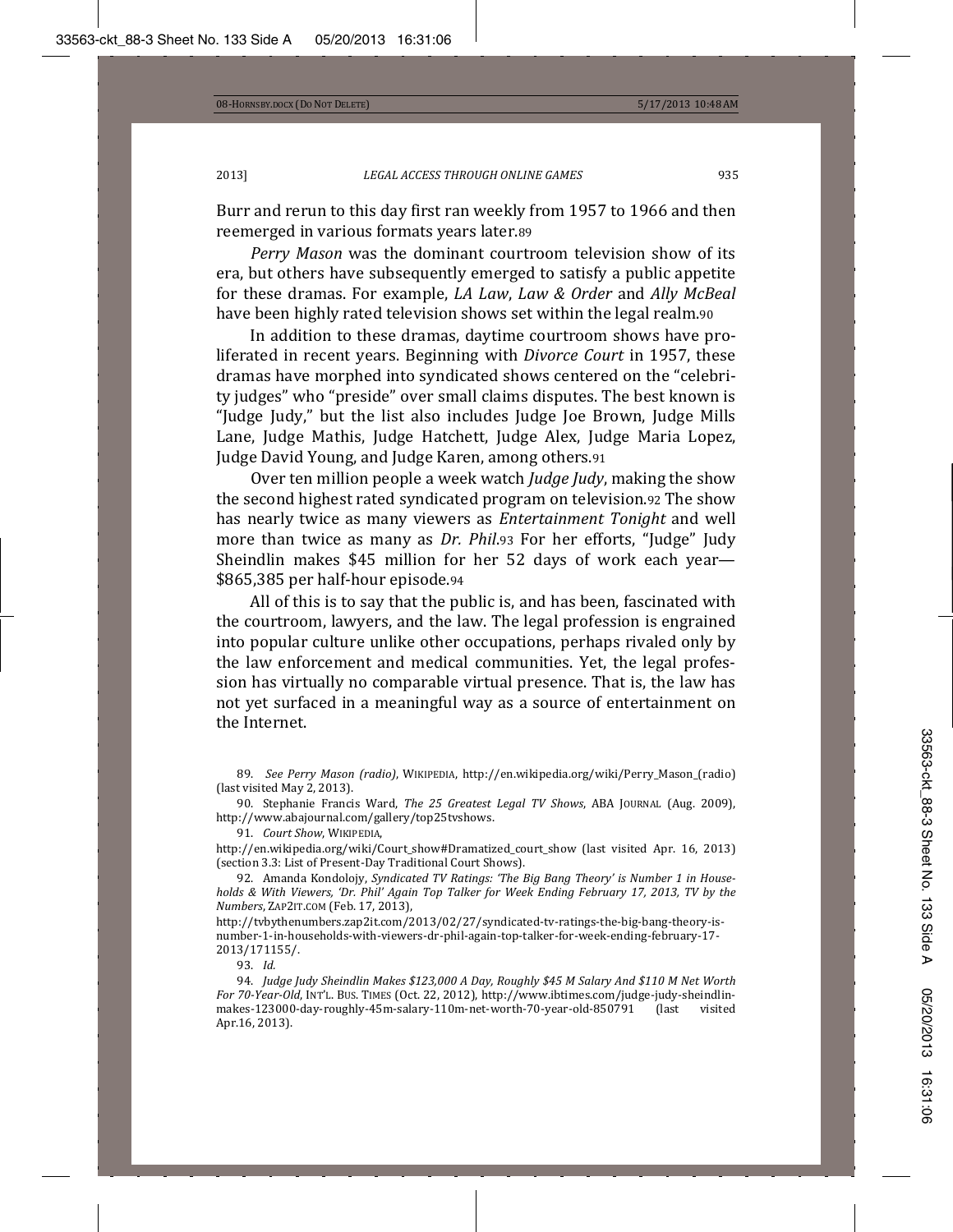Despite the prevalence of the Internet, the legal profession's idea of engagement centers on a handful of online quizzes for the public and simulations used fundamentally for education at the grade and high school levels. Quizzes can be informative, even if they are not very challenging. Consider for example, the Digital Safety Quiz for Parents provided by the Office of the Illinois Attorney General.95 The first of the fifteen questions asks, "When chatting online children often use acronyms and shorthand to communicate. Do you know what "POS" means?"<sup>96</sup> The multiple-choice answers are "a. Plate of spaghetti, b. Parent over shoulder, or c. Prayer on Sunday."97 The quiz is not interactive and the answers, with sources, are set out below the questions. While the information in the quiz may well be of value for parents interested in knowing more about the use of new media by their children, the form is hardly compelling and does little to engage the viewer.

A more functional quiz for adults is a one provided by The People's Law Library of Maryland; however, this quiz still lacks engagement and is rather buried within a broader site.98 This quiz offers an assessment to determine if you are likely to be successful pursuing your legal matter without a lawyer.99 The text-based quiz asks viewers eleven questions, with "yes" or "no" answers, that center on personality traits, such as whether you can meet deadlines, whether you are comfortable speaking in public, and whether you are organized. In addition, the quiz raises pragmatic issues such as whether those on the other side are friends or family members and whether you have time to get to the courthouse. At the end, the quiz scores your answers, provides feedback on the issues and creates a classification of those who are and are not suited to move forward without a lawyer. The information is important and presented in a way that is more engaging than straight text, but the quiz still lacks elements that stimulate much enthusiasm.

Quizzes on legal matters are not just found on sites pertaining to the law. For example, a series of law-related quizzes are aggregated on

98. Am *I* Likely to be Successful without a Lawyer?, THE PEOPLE'S LAW LIBRARY OF MARYLAND, http://www.peoples-law.org/node/139 (last visited Apr. 16, 2013).

99. *Id.* 

 $95.$  *Digital Safety Quiz for Parents, Safeguarding Children: Internet Safety, ILLINOIS ATTORNEY* GENERAL, http://illinoisattorneygeneral.gov/children/internetsafetyquiz\_w\_answers.pdf (last visited Apr. 16, 2013).

<sup>96.</sup> *Id.* 

<sup>97.</sup> *Id.*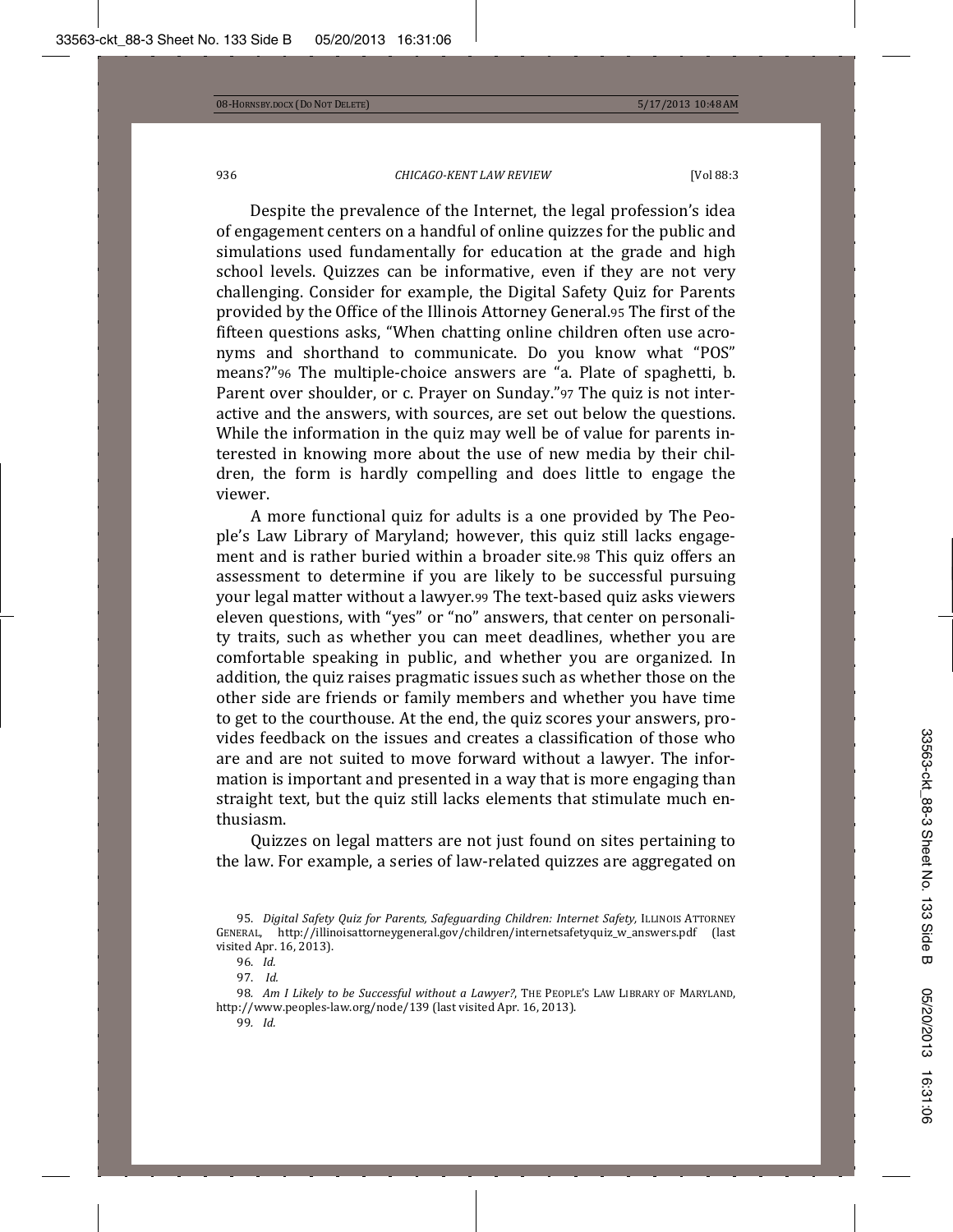a site called "Fun Trivia." 100 The dozens of quizzes found at this site include those on legal subject matter, such as criminal law, divorce, DWI and environmental law. They also include quizzes on more general legal issues, such as famous trials, legal ethics and an entire category of "unusual laws." The quizzes are text-based, require "yes" or "no," multiple choice, or fill-in-the-blank answers, provide immediate feedback on the answers and are generally informative and frequently challenging.101 For all their attributes, we should not lose sight of the fact that they are still quizzes and fall short of the interactive capabilities offered in more sophisticated games.

At least one set of quizzes is found at the website of a television show about lawyers. The show Suits includes a section that mixes promotion for the show with aspects of being a lawyer.102 In addition to trivia about the show's first season, the quizzes assess whether you have a legal mind, what kind of lawyer you would be and whether you can close the deal.103 These quizzes have some appeal because they are more self-absorbing than the more educational quizzes. They tend to increase engagement, but they have nothing to do with whether the quiz-taker may have a problem with a legal solution, and, of course, they are still quizzes.

Moreover, existing online games about the law, other than quizzes, seem to be oriented toward the education of children. For example, the website iCivics presents a series of interactive games that include titles such as "Immigration Nation," "We, the Jury," and "Do I have a Right?"104 The site also includes resources for teachers for grades four through twelve.105 The games include cartoon-like screens with pop-ups that assign tasks, ask questions and provide directions and answers. The interactivity appears to result in engagement beyond that provided by quizzes, but the game still makes little effort to help

100. *Quizzes - U.S. Law*, FUN TRIVIA,

http://www.funtrivia.com/quizzes/world/the\_law/us\_law.html (last updated Feb. 11, 2013). **101.** *Id.* 

102. Suits, USA NETWORK, http://www.usanetwork.com/series/suits/index.html (last visited Apr. 16, 2013).

**103.** *Id.* 

104. Games, ICIVICS, http://www.icivics.org/games (last visited Apr. 16, 2013); see also, Games, LAW FOCUSED EDUCATION, INC., http://www.texaslre.org/games.html (last visited Apr.16, 2013) (another series of legal-oriented games for children, including the "Cape Justice Game," the "All Rise Game" and the "Bill of Rights Match Game").

105. Welcome Teachers, ICIVICS, supra note 104 (navigate to iCivics homepage, click on "Teachers, this way").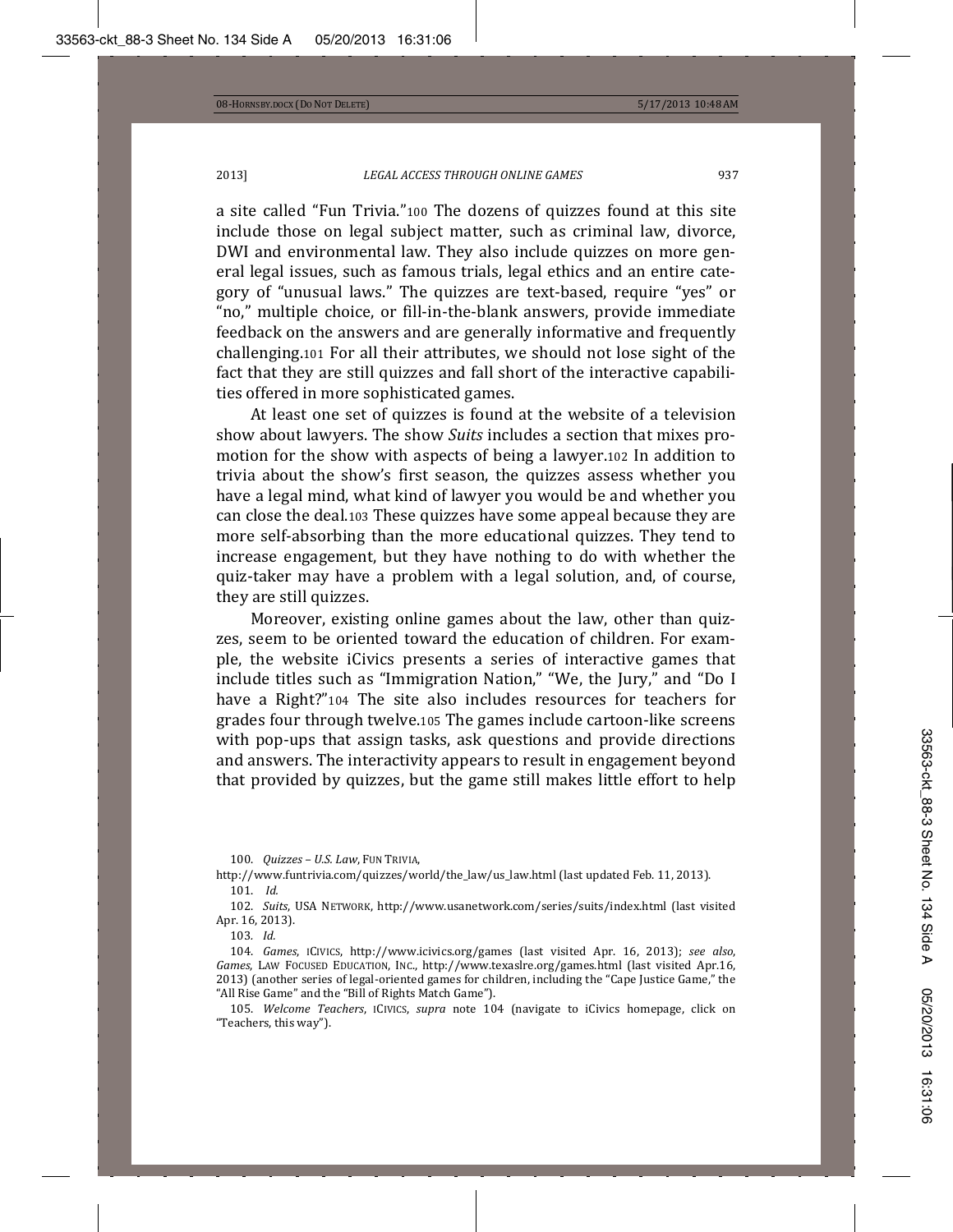people understand when they have a problem that the legal system can address.106

However, at least one online game has more sophisticated aspects. *Defenders of Law* positions players to find clues, present evidence and represent their client on a murder charge.107 The game costs \$2.99 and has mixed reviews by its players ranging from "cute game"108 to "just okay"109 and "not much of a game."110 Given the interest in lawyers and the law in other media, it seems peculiar that this level of engagement has not translated more efficiently into online gaming. If it is possible to advance that level of interest, it seems likely people will be in a position to better recognize the legal solutions to their problems and to address them in the real world.

# V. THE PURSUIT OF ENGAGEMENT THROUGH ONLINE GAMING

This article has raised several paradoxes thus far. First, large percentages of people with legal needs do not know that they have legal problems and frequently do not turn to the legal system, even when resources may be available for free. Second, the costs of legal services often make them affordable to those of modest means, but may not create the engagement necessary for people to recognize the benefits of pursuing those services. Third, technology has created efficiencies and may help to drive down the prices of legal services, but technology has not promoted engagement for legal services. Finally, although the legal system is a focus of interest throughout popular culture, the limited efforts to use technology to advance engagement in legal issues center on grade school and high school education and sporadic outlets, ranging from government websites to sites promoting television shows. The question now becomes whether online games have the potential to drive this engagement so that people understand when their problems have legal solutions, when they should turn to the legal system to pursue those solutions, and who they should turn to for legal help.

Note that the terms used in this discussion can be both fluid and confusing. The concept being explored here uses the words "games"

110. Review by qpqt, Defenders of Law, BIG FISH GAMES (Jul. 23, 2012), supra note 107.

<sup>106.</sup> *Id.* 

<sup>107.</sup> Defenders of Law, BIG FISH GAMES, http://www.bigfishgames.com/downloadgames/4816/defenders-of-law-the-rosendale-file/index.html (last visited Apr. 16, 2013).

<sup>108.</sup> Review by mspaws, Defenders of Law, BIG FISH GAMES (Dec. 10, 2011), supra note 107.

<sup>109.</sup> Review by kat10, *Defenders of Law*, BIG FISH GAMES (Mar. 13, 2012), *supra* note 107.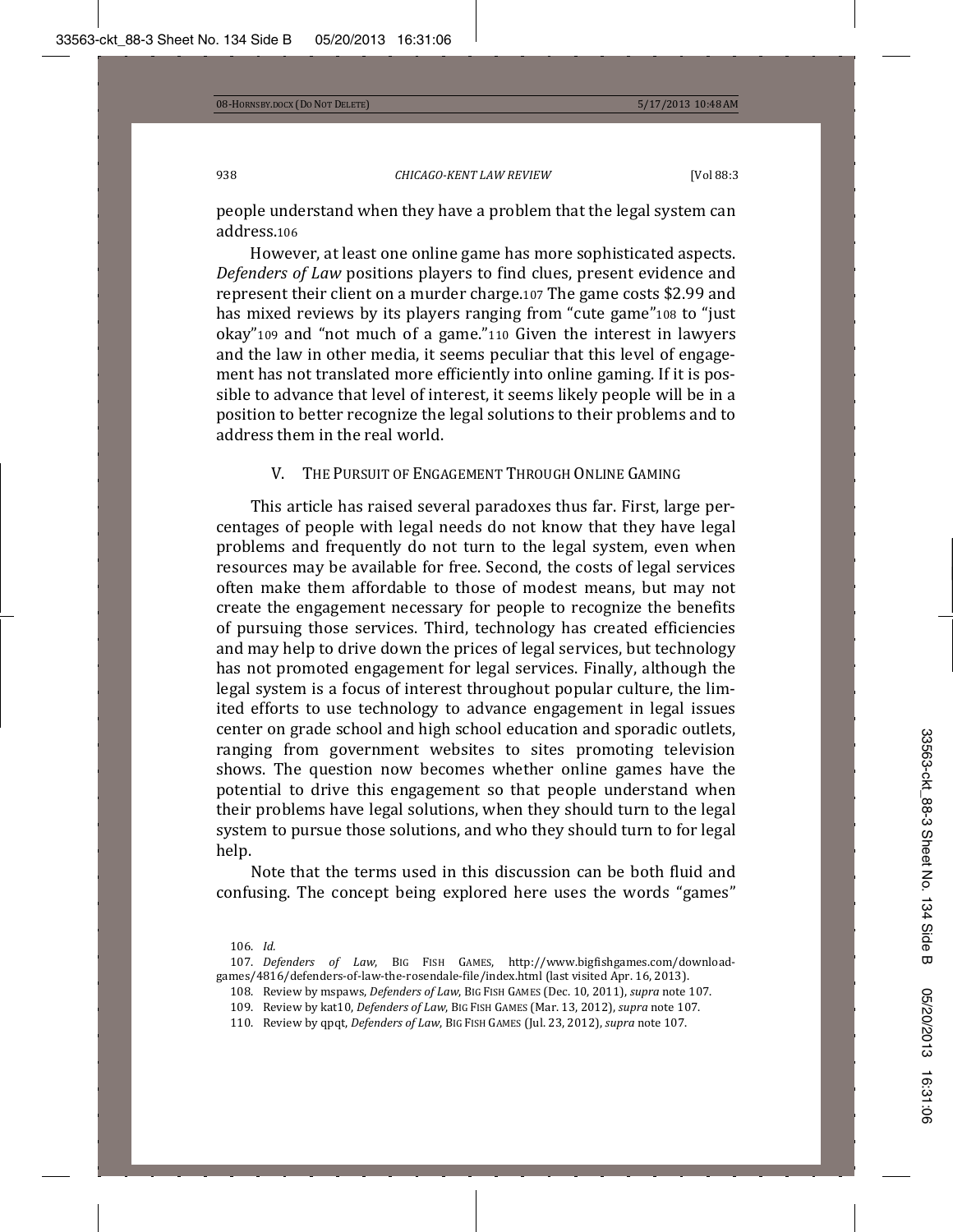and "gaming," but has nothing to do with the gaming industry, which involves games of chance or gambling. In addition, the literature involving online games often uses the seemingly made-up word "gamification." This word has different definitions and appears to be a bit of a moving target. For example, the article, *From Game Design Elements to Gamefulness: Defining "Gamification*ǡ*"*ǡ

Recent years have seen a rapid proliferation of mass-market consumer software that takes inspiration from video games. Usually summarized as "gamification," this trend connects to a sizeable body of existing concepts and research in human-computer interaction and game studies, such as serious games, pervasive games, alternate reality games, or playful design. However, it is not clear how "gamification" relates to these, whether it denotes a novel phenomenon, and how to define it.111

Others are more blunt. Vicki Suter, director of the California Virtual Campus, says, "'Gamification' is a horrible made-up word. Just say games."112 Therefore, we will, except when quoting others.

According to a Pew Research Center report (the "Pew Report").

[N]euroscientists are discovering more and more about the ways in which humans react to such interactive design elements. They say such elements can cause feel-good chemical reactions, alter human responses to stimuli – increasing reaction time, for instance – and in certain situations can improve learning, participation and motivation.113

In its Tech Trends 2013, the consulting firm Deloitte states:

Gamification can instill challenge, pay-off and new perspective into day-to-day tasks, tapping into the same human instincts that have led to centuries of passionate competition and engagement – our innate desire to learn, to improve ourselves, to overcome obstacles and to win. As business becomes increasingly social, our professional and consumer lives are being built using digital interactions. This momentum can be tapped to augment performance by embedding gaming mechanics into traditional processes. Technology in the workplace can be rewarding, and (gasp) even fun.114

111. Sebastian Deterding et al., From Game Design Elements to Gamefulness: Defining "Gamification", in Proceedings of the 15th International Academic MindTrek Conference: Envisioning FUTURE MEDIA ENVIRONMENTS 9 (Artur Lugmayr et al. eds., 2011), available at http://85.214.46.140/niklas/bach/MindTrek\_Gamification\_PrinterReady\_110806\_SDE\_accepted\_ LEN changes 1.pdf.

112. JANNA QUITNEY ANDERSON & LEE RAINIE, GAMIFICATION: EXPERTS EXPECT "GAME LAYERS" TO Expand in the Future, with Positive and Negative Results 6 (2012)*, available at* http://pewinternet.org/~/media//Files/Reports/2012/PIP\_Future\_of\_Internet\_2012\_Gamificati on.pdf (quoting Vicki Suter, director of the California Virtual Campus).

113. *Id.* at 2.

114. Deloitte, *Gamification Goes to Work*, in TECH TRENDS 2013: ELEMENTS OF POSTDIGITAL 52 (Deloitte Development LLC 2013), available at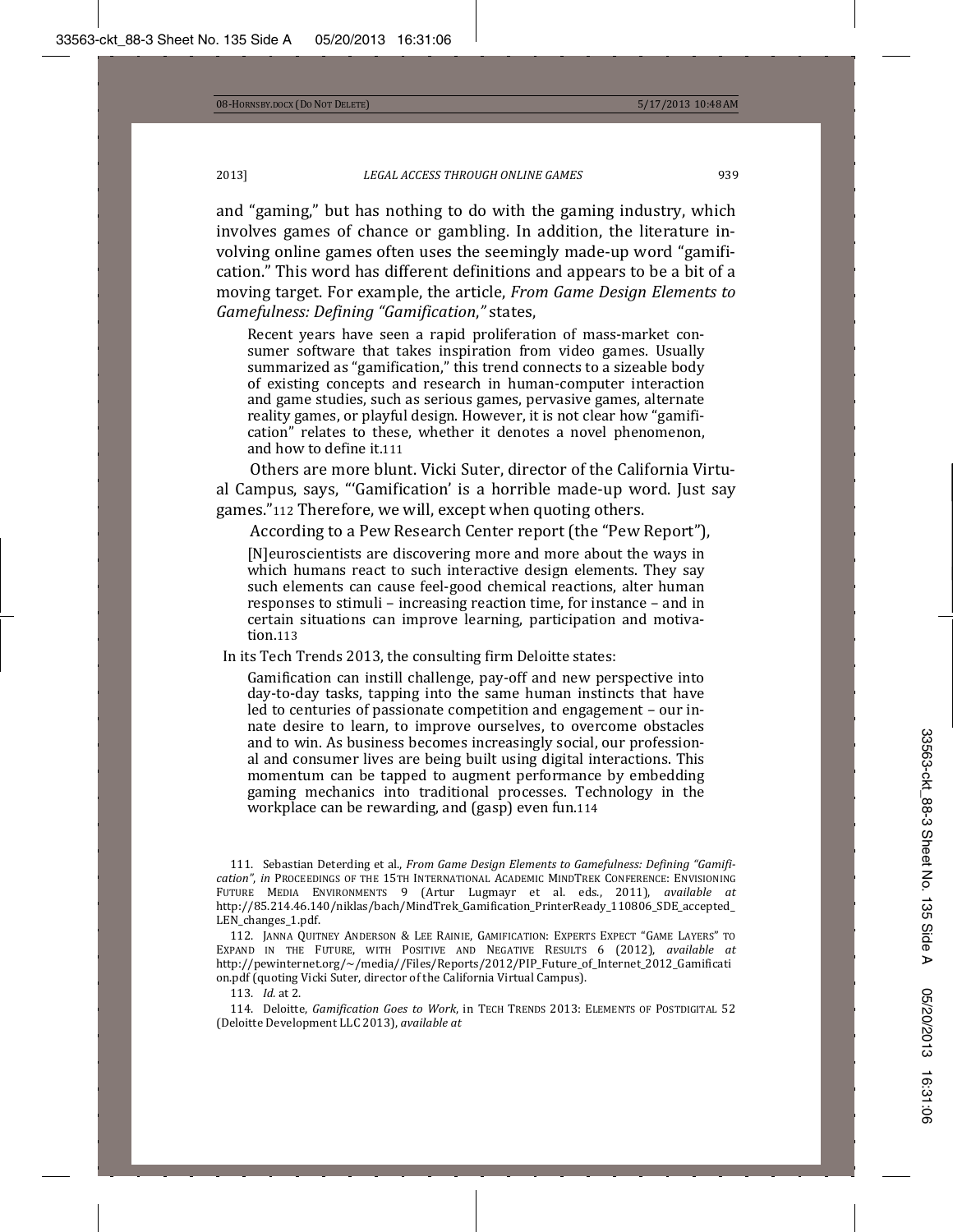In her treatment of games in the book *Reality is Broken*, Jane McGonigal, director of game research and development at the Institute for the Future, casts the issue this way:

Games are showing us exactly what we want out of life: more satisfying work, better hope of success, stronger social connectivity, and the chance to be part of something bigger than ourselves. With games that help us generate these four rewards every day, we have unlimited potential to raise our own quality of life. And when we play these games with friends, family and neighbors, we can enrich the lives of people we care about.

So games are teaching us to see what really makes us happy-and how to become the best version of ourselves. But can we apply that knowledge to the real world?115

One of the Pew Research contributors thinks there is no doubt. Barry Chudakov, visiting research fellow at the University of Toronto. states:

Because we view them as fictional worlds that are made-up, invented to entertain, we miss their astonishing utility. By 2020 we will see that these games and virtual worlds provide alternative ways of seeing and thinking, which is the essence of innovation . . . By 2020 we will realize that gaming's ready-made (albeit carefully crafted) metalife is one of the best ways ever devised to see, understand, and improve upon reality.116

Another contributor added:

Gaming functionality will continue to grow and be used in more and more facets of our lives. People will receive training on the job, be exposed through education and development programs, and have the ability to learn about areas that are important to them using this technology and social strategy. It will allow people to understand complex topics faster and with more nuances, and make the learning process more anticipated and less to be feared or avoided. New ideas will spread faster as the ability to educate more people becomes easier and quicker.117

If we think that technology-based gaming is a niche that does not have widespread implications, McGonigal sets out some amazing statistics:

> Sixty-nine percent of all heads of households play computer and video games;

115. JANE MCGONIGAL, REALITY IS BROKEN 114 (2011).

116. ANDERSON & RAINIE, *supra* note 112 (quoting Barry Chudakov, principal at Metalife Consulting).

117. *Id.* at 3 (quoting Anonymous survey taker).

http://www.deloitte.com/view/en\_US/us/Services/consulting/technologyconsulting/e53b217fb162c310VgnVCM1000003256f70aRCRD.htm.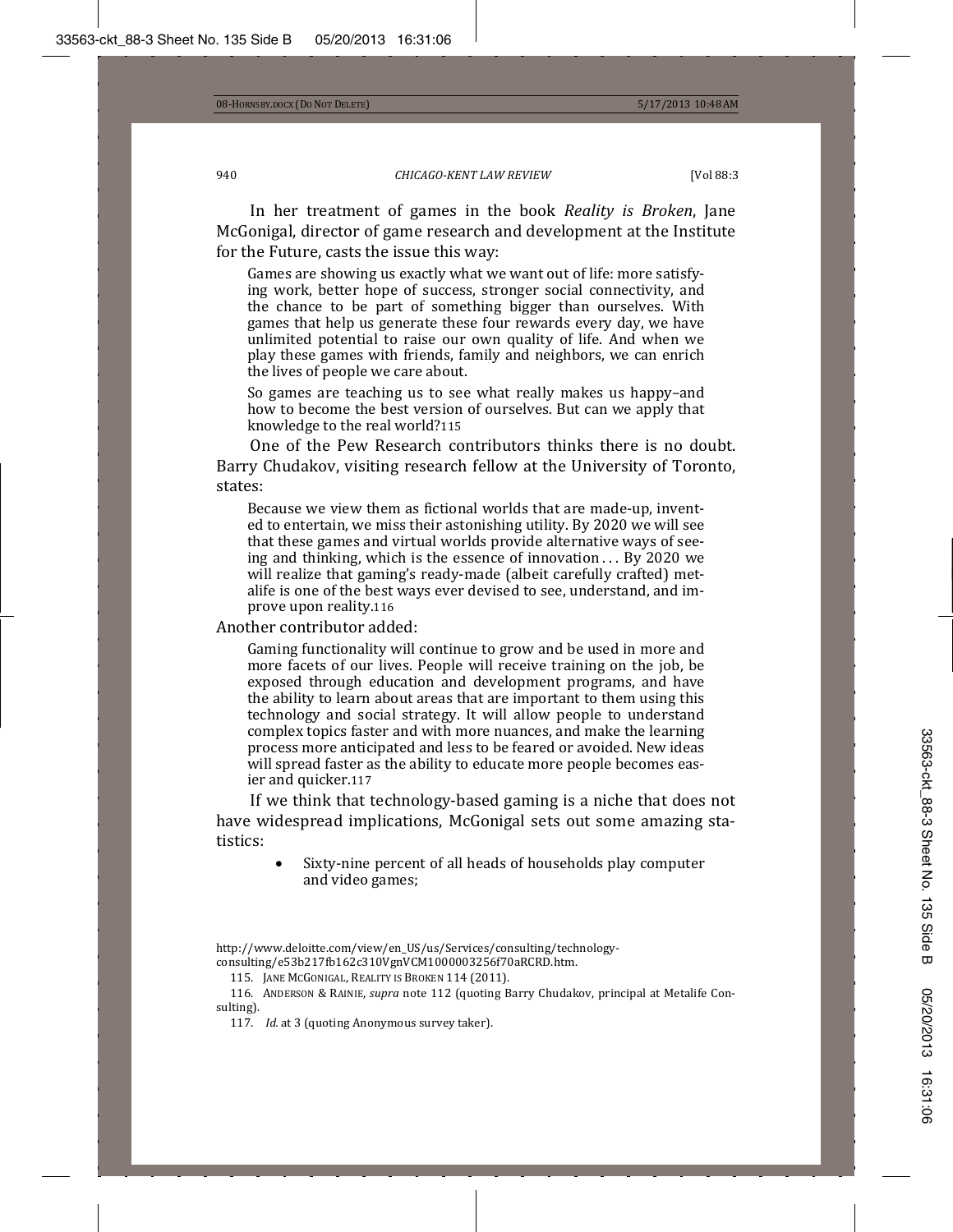- Ninety-seven percent of youth play computer and video games;
- Forty percent of all gamers are women;
- One out of four gamers is over the age of fifty;
- The average player is thirty-five years old and has been playing for twelve years;
- Most gamers expect to continue playing for the rest of their lives.118

If there is any thought that technology-based gaming is not monetized, McGonigal forecast that digital games would be a \$68 billion dollar industry in 2012.119 In the US alone, digital games generated \$25 billion in  $2010.120$ 

Online games come in a variety of types. There are single player games, multiplayer syncratic games and, perhaps the most powerful, massively multiplayer online games (MMOG). The best example of a MMOG that can stimulate real life behavior and serve as a model for *Algee He legal profession is a game called <i>America's Army*, 121 During a recruitment crisis in 1999, Army Col. Casey Wardynski began working on MMOG that would "lure teenagers into Army culture, hoping both to educate them about the military and to spark interest in volunteering to serve."122 In 2002, the colonel launched the game.123 By 2005, twenty million individuals had downloaded the game.124 In this game, players go through weapons training and then join others in virtual missions characterized as life-like scenarios. If they make criminal mistakes, they wind up at Fort Leavenworth prison. The game includes links for those who want to contact a recruiter or learn more about the Army. In addition, recruiters sponsor America's Army tournaments around the country and seek recruits from the attendees.125 The fourth generation is currently under production.

If we can overlook the fact that the Army is using online games to induce high school students to enlist to fight wars in the real world, the

- 120. ANDERSON & RAINIE, supra note 112.
- 121. AMERICA'S ARMY, http://www.americasarmy.com/ (last visited Apr. 16, 2013).

122. Josh White, It's a Video Game, and an Army Recruiter, WASH. POST (May 27, 2005), http://www.washingtonpost.com/wp-

dyn/content/article/2005/05/26/AR2005052601505.html.

123. *Id.* 

124. *Id.* 

 $125.$  *Id.* 

<sup>118.</sup> McGoNIGAL, supra note 115, at 11 (citing *Essential Facts About the Game Industry: 2010 Sales, Demographic and Usage Data,* ENTERTAINMENT SOFTWARE ASSOCOCIATION (June 16, 2010), http://www.theesa.com/facts/pdfs/esa\_essential\_facts\_2010.pdf).

<sup>119.</sup> McGonigal, *supra* note 115, at 4.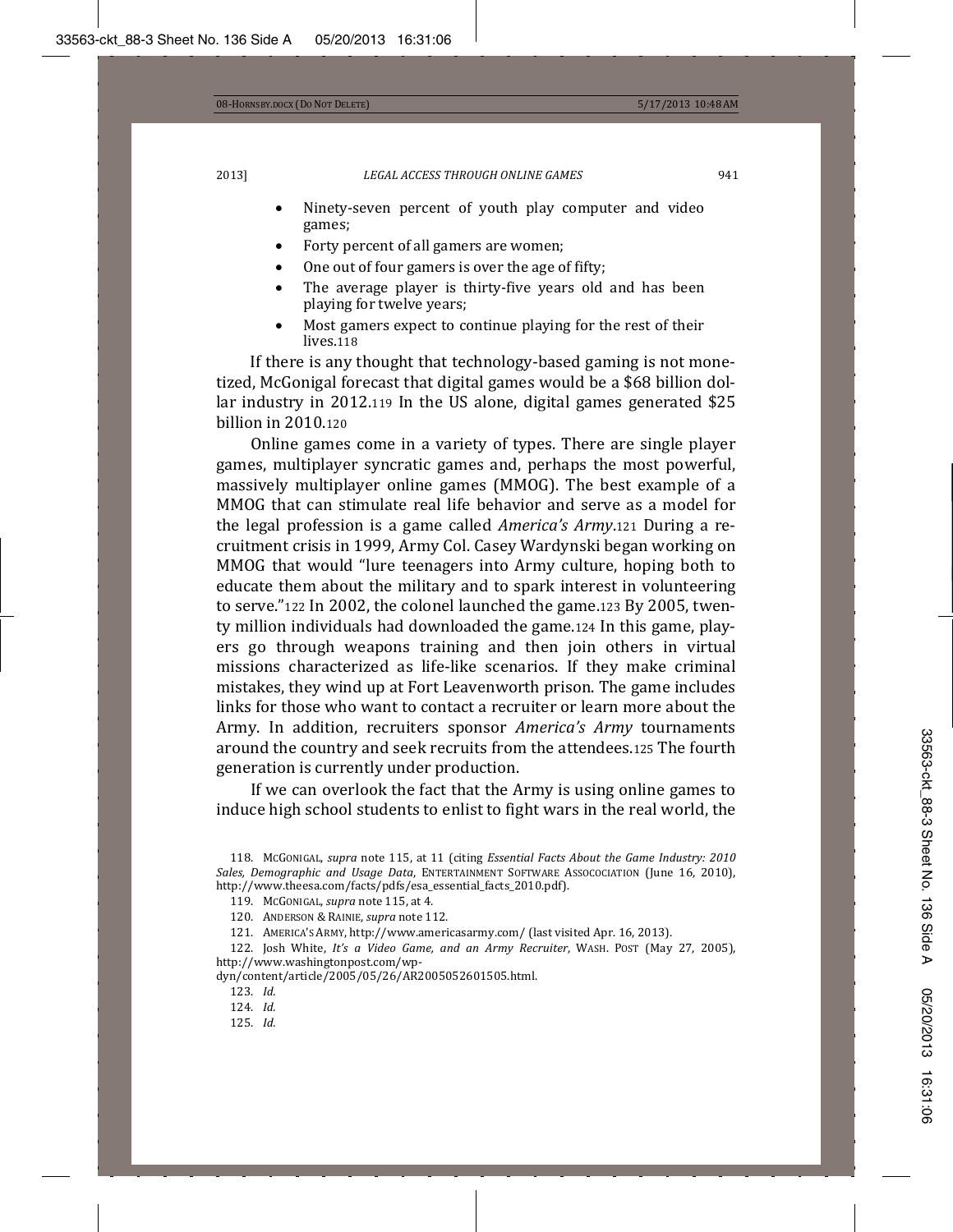point here is that the MMOG has been demonstrated to be a tool that meets the prophesies of those in the Pew Report. Gaming shapes how people think and act. It engages them to move forward on the subject matter of the game.

Online games in general and MMOGs in particular have the capacity to help people understand when they have a problem that has a legal solution, how that problem can be addressed, and how to find those who are able to assist in addressing it.

### VI. OPPORTUNITIES TO DEVELOP ONLINE GAMES

Why is it that the Army has had MMOGs for over a decade and the legal profession is just beginning to think of it?126 The simple answer is that the Army is a singular monolithic organization that has the ability to identify problems and solve them through direct command. By contrast, the legal profession is comprised of individuals who have nothing in common except a law degree and admission to a bar. Lawyers who provide personal legal services such as family law, estate planning and DUI defense are typically in solo practices or small firms and operate as a cottage industry. These lawyers generally lack the skill-set, resources and time to build a MMOG. The efforts to build online gaming need to come more so from institutional entities, such as law schools.

Legal education, collectively, not only has the ability and resources to create online games to enhance engagement, but also has the imperative to do so. Seemingly, the only way that the legal profession can continue to expand at anywhere near the pace it has done so over the past several decades is by expanding the need for the services lawyers provide.

Individual law schools have shown the capacity to use technology with great creativity. Chicago-Kent College of Law has collaborated with the Center for Computer-Assisted Legal Education (CALI) to design and advance the A2J initiative discussed above127 Students have been instrumental in the design of A2J authoring tools that enable programs to create forms for specific legal matters in particular jurisdictions.

Georgetown Law offers a course on Technology, Innovation and Law Practice that focuses on the uses of computer technologies in the

<sup>126.</sup> *See Game On*, THE VIRTUAL LAW PRACTICE (May 1, 2013), http://virtuallawpractice.org/2013/05/game-on/, indicating that Stephanie Kimbro is developing an online game to expand engagement about legal services.

<sup>127.</sup> See supra note 82.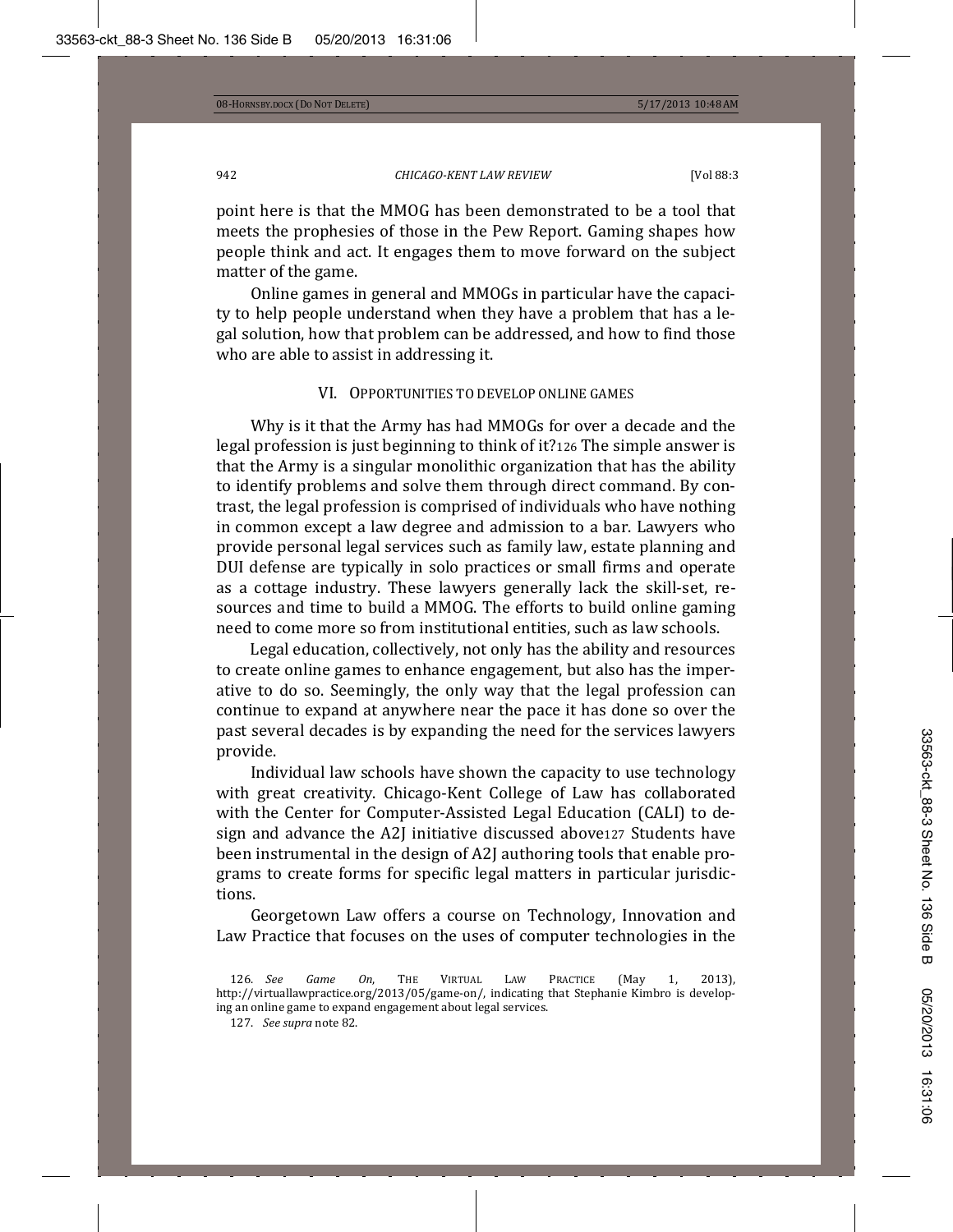practice of law.128 The course prepares students to design guided interview apps, such as the copyright navigator and the same-sex marriage advisor.129 The students then compete for recognition in the Iron Tech Lawyer Competition.130

The Michigan State University College of Law has launched the Re-Invent Law Laboratory.131 Among its initiatives is the ReInvent Law Start-Up Competition, which is designed to "challenge student entrepreneurs to explore new business plans and create better delivery models that match appropriately qualified lawyers with the clients who need them."132

There is no reason why law schools cannot marshal the resources of their students, collaborate with one another, and reach out to other students on a multi-disciplinary basis to build the online gaming tools that enable people to recognize when their problems have legal solutions, stimulate them to turn to the justice system to seek those solutions, and provide direction to the resources that will help them obtain just solutions. However, to obtain the greatest potential from online gaming, these results should be merely an aspect of a much larger online conversation about social issues.

MMOGs have emerged to address social issues in dramatic ways. For example, World Without Oil (WWO), developed in 2007, enables participants to think through life in a world without oil. According to Ken Eklund, the game's creator, "WWO didn't only raise awareness about oil dependence. It roused our democratic imagination. It made the issues real, and this in turn led to real engagement and real change in people's lives. Via the game, players made themselves better citizens."133

So why not a MMOG called "America without Courts," where we can see the impact of a society that has no rule of law? At the societal level, such a game could demonstrate what it mean when there is no

<sup>128.</sup> Technology, Innovation, and Law Practice: An Experiential Seminar, GEORGETOWN LAW, http://apps.law.georgetown.edu/curriculum/tab\_courses.cfm?Status=Course&Detail=2090 (last visited Apr. 16, 2013).

<sup>129.</sup> Ann W. Parks, Simulations, Apps – And Other New Ways to Learn the Law, GEO. L. MAG., 28, 30 (Fall/Winter 2012), available at http://www.law.georgetown.edu/news/georgetown-lawmagazine/upload/simulations-apps.pdf.

<sup>130.</sup> Georgetown Law's First "Iron Tech Lawyer" Competition, GEORGETOWN LAW (Apr. 11, 2012), http://www.law.georgetown.edu/news/first-iron-tech-lawyer-competition.cfm.

<sup>131.</sup> REINVENT LAW LABORATORY, http://reinventlaw.com/main.html (last visited Apr. 16,  $2013$ ).

<sup>132.</sup> *Student Entrepreneurs Reinvent Future of Law,* MICHIGAN STATE UNIV. (Feb. 20, 2013), http://msutoday.msu.edu/news/2013/student-entrepreneurs-reinvent-future-of-law/.

<sup>133.</sup> McGonigal, *supra* note 115, at 310.